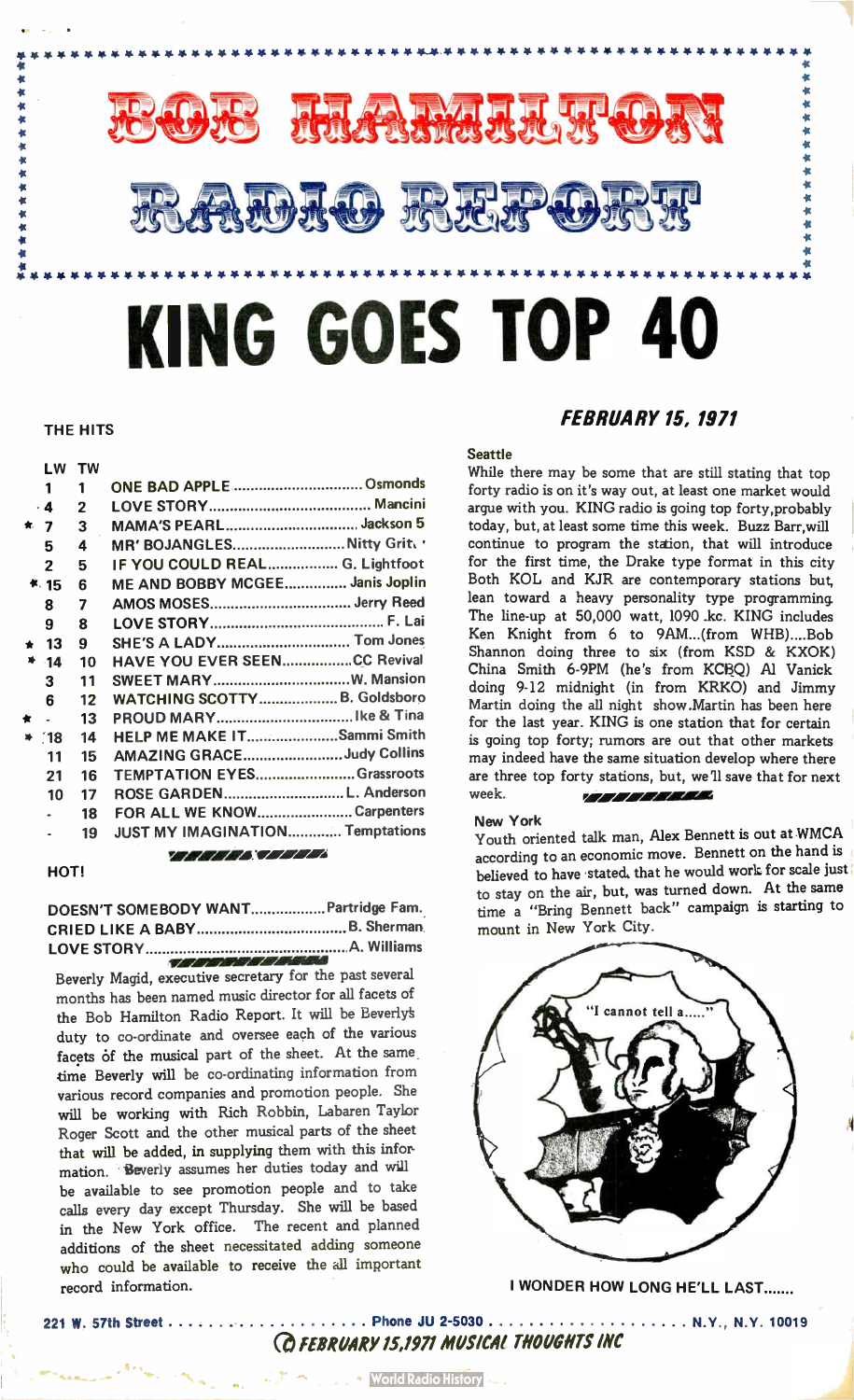# BOB HAMILTON RADIO REPORT

PAGE 2

| Miami        | --------October------December-------------Pulse |                                  |                     |                |                    |  |  |
|--------------|-------------------------------------------------|----------------------------------|---------------------|----------------|--------------------|--|--|
|              | 6-10AM                                          | 10-3 PM                          |                     | 3-7PM          | 7-12 Midnight      |  |  |
| <b>WQAM</b>  | 13                                              | 13                               |                     | 20             | 17                 |  |  |
| <b>WIOD</b>  | $\mathbf{\mu}$                                  | 8                                |                     | 5              | 12                 |  |  |
| <b>WFAB</b>  | 6                                               | 11                               |                     | 8              | 4                  |  |  |
| <b>WFUN</b>  | 4                                               | 5                                |                     |                | 6                  |  |  |
| <b>WINZ</b>  |                                                 | 8                                |                     | 6              | 5                  |  |  |
| <b>WKAT</b>  |                                                 | 8                                |                     | h              | 5                  |  |  |
| <b>WGBS</b>  | 9                                               | 9                                |                     | 6              | 4                  |  |  |
| <b>WMBM</b>  | 10                                              | 6                                |                     | 6              | 10                 |  |  |
| Rochester--- |                                                 | -ARB --------------------------- | October----November | -------------- | Total Persons 12 + |  |  |
|              | 6-10AM                                          | <b>10-3PM</b>                    |                     | <b>3-7PM</b>   | 7-12 Midnight      |  |  |
| <b>WBBF</b>  | 23.1                                            | 14.0                             |                     | 23.0           | 29.8               |  |  |
| <b>WHAM</b>  | 30.4                                            | 24.7                             |                     | 22.1           | 17.0               |  |  |
|              |                                                 |                                  |                     |                |                    |  |  |

 $\frac{1}{2}$  6.3 6.9 6.7 6.7 6.7 3.4 WHEC 7.3 8.4 5.0 3.4 VVH FM 4.4 5.3 5.0 15.4

 $WNYH$  7.5 9.2 9.8

|                |                          |                  | $\sim$                                |               |       |
|----------------|--------------------------|------------------|---------------------------------------|---------------|-------|
| <b>Boston</b>  | 6-10AM                   | <b>10-3PM</b>    | 3-7PM                                 | 7-12 Midnight | Total |
| <b>WRKO</b>    | 14                       | 15               | 32                                    | 17            | 19    |
| <b>WMEX</b>    | 4                        | 3                | 9                                     | 9             | 6     |
| <b>WBZ</b>     | 16                       | 11               | 9                                     | 22            | 14    |
| <b>WEEI</b>    | 11                       | 11               | 8                                     | 10            | 10    |
| <b>WHDH</b>    | 20                       | 10               | 6                                     | 4             | 10    |
| <b>WHDH-FM</b> | $\overline{\phantom{a}}$ | $\boldsymbol{2}$ |                                       |               |       |
| <b>WILD</b>    |                          |                  |                                       |               |       |
|                |                          |                  | 7 - 7 - 7 - 7 - 7 - 7 - 7 - 7 - 7 - 7 |               |       |

San Jose--KSJO is giving away ten water beds as prizes. All it takes is the right call....first station to report the water bed as a prize.

Los Angeles---The Heller Organization in Phoenix announced they had purchased the Bill Wade Broadcasti ng schools in San Diego, LA and San Francisco.

Los Angeles---KRLA stayed on the air during the LA earthquake but, KHJ was knocked off for 3 and a half hours before they began operating on auxiliary power. No damage was done to any stations that we could find....except for a lot of very scared folks. Jock, Jay Stevens had just finished introducing... Rare Earth....

Cleveland----Friday in two three hour time segments, WIXY recorded listeners....saying "I listen to WIXY and that's the truth." Monday on the George Washington Birthday celebration .....they'll play back the tapes...... if a listener recognized his voice... and calls in time he wins a cherry pie. Onè of the cherry pies is full of pictures of George Washington rather than the usual cherry filling. Listeners go by the bakery to pick their pie up...they select from a stack. WIXY'also by the way bought out the entire house on the opening night of HAIR ......all proceeds go to the Citizens For Clean Air and Water.

Los Angeles-----Amaret records is now into helping radio stations with the problem of which cuts should be played off an album. They gathered several radio men and record men from their own company...... each wrote critiques on the new Crow album. With the release of the album, the company sent a consensus of the critique to the stations. Could be a new fad.

Oceanside, California-----A couple of weeks ago we talked about rotation of oldies using the browser system This week a system that uses fewer records, but has much better control and proper balance. This system handles 1225 oldies on 35 pegs and here's how we do it. Five pegs across (one for each jock plus a spare) and seven pegs down (one for each day of the week) Each jock's name is shifted once per week as are the days of the week, thus preventing jocks from playing same records each week and records aired on the same day of week, All information is placed on record for eady identification. Year-left side, peg number -upper right side, color dot-lower right side. Color dot is for the time of day. We use red-before 2PM, green-after 2PM, blue-anytime. Microscopic examination of one peg looks like this. 35 records per peg. 10-red, 10-green, 15-blue. Each color dot is broken down further by tempo: Red-slow; medium-lightweight (40% to 60%) Normal mix of males, females groups, etc. Each peg has 3 records from each year (1962-70)- One for each color and the rest to make up the 35 are from 1955 to 1962. When setting up the system be careful not to have artist or song duplicated on any of the four sides of that peg for the obvious reasons. All records are listed in a card catalog by title---not by artists or years. Cards have title, artist and peg number.Can you dig finding a record and getting it on a turntable in 15 seconds. Records enjoy a frequency rate of 6 weeks per jock and 3 months before the jock will have the same record on the same day in the same time period... .it takes a hella lot of dedicated time to set this system un but once you do.. it's fantastic ... with a hands off policy. Manuscritic margin Dave Daniels of KUDE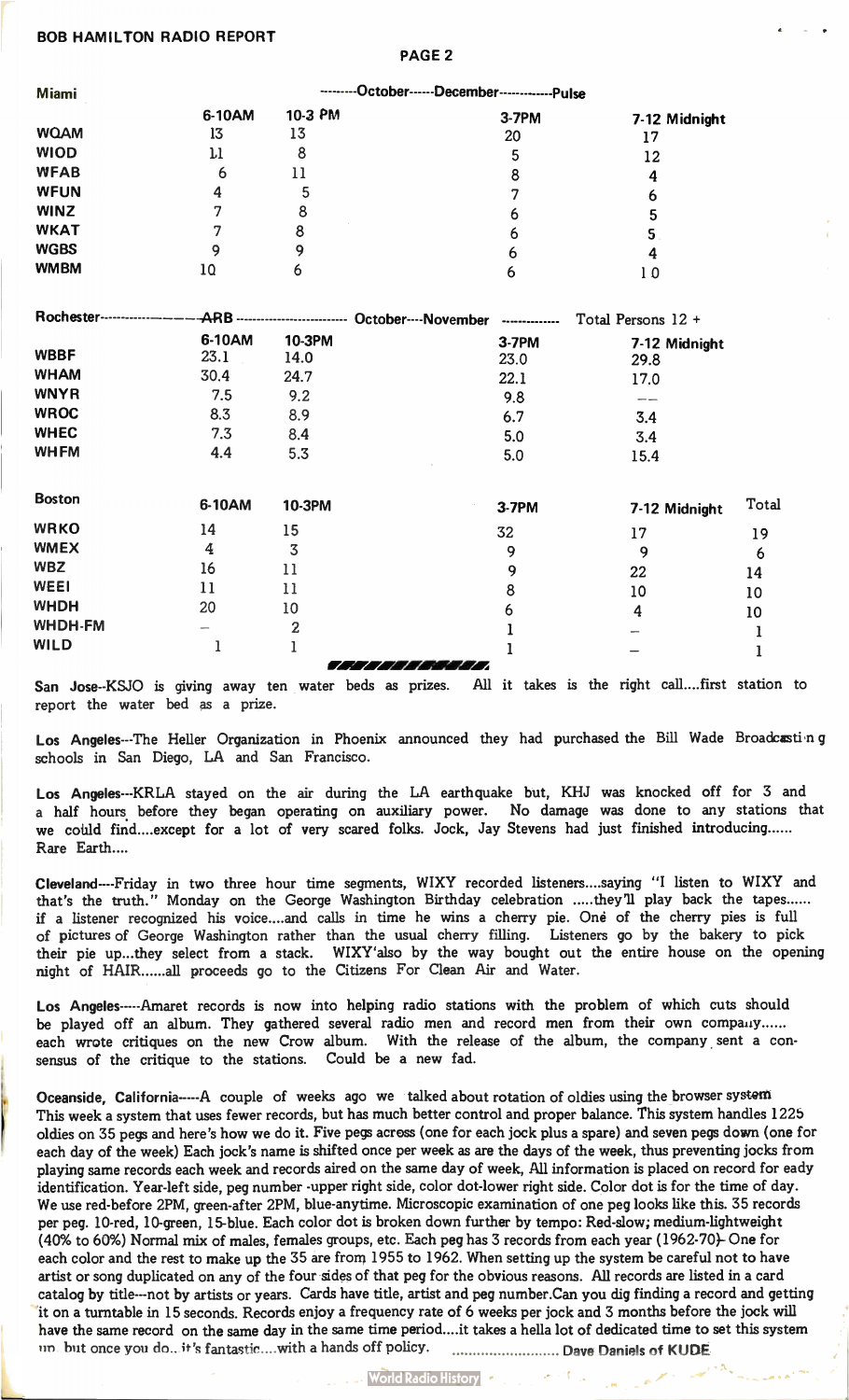KOL—Radio 1100 SW FLORIDA Seattle, Washington 98134

Program Director: Robin Mitchell Music Assistant: Bill Ford

Format: Contemporary...working hard to reach the 18 to 34 age group rather than straight top forty. Station is paced up...but, more relaxed than the average top forty. Heavy personality station. Are running jingles from Total Sound. Jingles are run always preceding the record. First break is a jock logo...at least one jingle each quarter hour. Playlist is usually between 35 and 40 records but, will fluxuate according to the product out. A few records are add just for night time or day time only. Album cuts are played predominately in the night time hours...but, will play some in the daytime if it is big and acclimated toward that audience. Station has been adding more album cuts recently. Even night time album play is not of the heavy category. Oldies...morning drive 4 an hour....mid-day they play six an hour and from afternoon drive on they play three an hour. Commercial load is 15 minutes per hour. Station uses the logo....Seattles' KOL. Specialized Programming:News department puts on a special program of community interest on Sunday night, at 10:30 Religious programming from 3AM Sunday morning to 8:30AM Have run specials on occassion...planning more. There are various jock features on individual shows throughout the day.

Contests: Station is usually running at least one contest per month. Contests center around something that is happening in the community...ordinarily . As of late station has been working on housewives type contests to build demographics. Ran a Rod McKuen contest, where housewives wrote poetry and it was judged by Rod. Most of the contests are run on one show only.

Community Involvement: Try to tie in some way with things that are happening in the city...try to be aware of what is going on and talk about it on the air. Jocks make many personal appearances, for various organizations. Will get involved in fund raising things occasionally. Biggest push is on the air...and being aware. Public spots are live, read on the air. News: Kent Mattler is news director. Station carries a three man news staff. News is run in morning and afternoon drive at :55 for five minutes.... at all other times - news is a floating thing...and can come at any time...shorties consisting of the heaviest news stories in synopsis with actualities. Run without intro....except for tone ocsillator. Run on the average of abcut every 45 minutes. Station calls that portion Continuous Coverage. Not into any traffic reports.

6-10AM Lan Roberts--originally from New Orleans. Worked at WTIX ....KLIF....KJR.....for six years, before moving to KOL Seattle 's legendary morning man. Uses various voices.. plus is helped by Jimmy Stalwert...making it a semi two man show. Runs other voice characters... .Phil Dire, the Hollywood Reporter.... Mr. Science and Jimmy ...and others. You never know what he's going to do next. Very relaxed ......very easy guy to wake up to.

10 AM-2PM Don Clark--Originally from San Francisco. Worked at KIRV .....KIRO in Seattle....KFBR..in San Francisco... "A lot of housewives features...such as "Boy were you born on a rotten day !' Basically talking directly to the housewives. 2-6PM Robert O. Smith --Originally from San Francisco...went from KMBY to KJR....here since 1963. "Also utilizes a lot of voice schticks....characters such as Harold Milhouse Hardhat....Clifford Scuzz, the voice of American youth... .show is tight and bright ..... and moves."

6-10PM -Paxton Mills--Originally from Dallas. Worked at KLIF in Dallas, KIMN in Denver...here about eight months. "Works requests line very heavily...a lot of telephone participation type contests and promotions. Very exciting jock" 10-2AM Burl Barer--Originally from Yakima, Washington. Worked in several stations in various parts of Washington Went to work for KYAC while in college...then worked weekends at KJR .....then here. "Emcees a lot of concerts..... good live rapport with the audier.ce...leans more toward progressive music....but, still stays contemporary. Very aware of city activities. Good voice... tight"

2-6AM Bill Ford --Originally from San Francisco. Came here about six months ago from KBZY...."Very good voice, easy to listen to...has something to talk about.....very aware of music. Keeps the show going...."

Weekends---Chris Hill--Originally from Yakima, Washington. Worked KUUU before call letter change. Started in radio in Yakima.

Production Man-Terry McManus--Helps Lan Roberts on his show in the morning.....Has done several record company spots.

Program Director--Robin Mitchell--Originally from Portland, Oregon, Started in radio there. First top forty job at KYXI.. to KGAL....KEED...to KASH as PD ...to KOL ....as jock.. ..back to KEED as PD...then to KOL as PD.

Consensus: Station operates on a frequency of 1300 kc. with a power output of 5,000 day and 1000 directional at night. Station went on the air in 1922 Station belonged to Taft family...in 1961 station went rock...and then was bought by Goodson and Toddman...shifted formats to MOR....finally C&W....then Chicken rock....and in 1965 went top forty again. In August of 1967 station was bought by Buckley Broadcasting. Station has improved ratings in the past months since Mitchells' takeover. Have a signal problem in the entire Seattle-Everett-Tacoma area, according to Mitchell ...but, in the two county pull better numbers, according to last Pulse. KJR beats them heavily in teens; it's closer in the adult category. KJR is still the number one rocker in Seattle. Station has to deal with KAYO which is C&W....KIRO.... MOR....KIXI which is wall to wall music...KOMO ....MOR....KING which is chicken rock... KUUU which is all oldies. Economic situation is terrible at this point in Seattle....12 and a half per cent un -employment at the moment. This is mostly due to the shut down of the Boeing plant. Mitchell, when asked about the success of KOL ...." Consistency".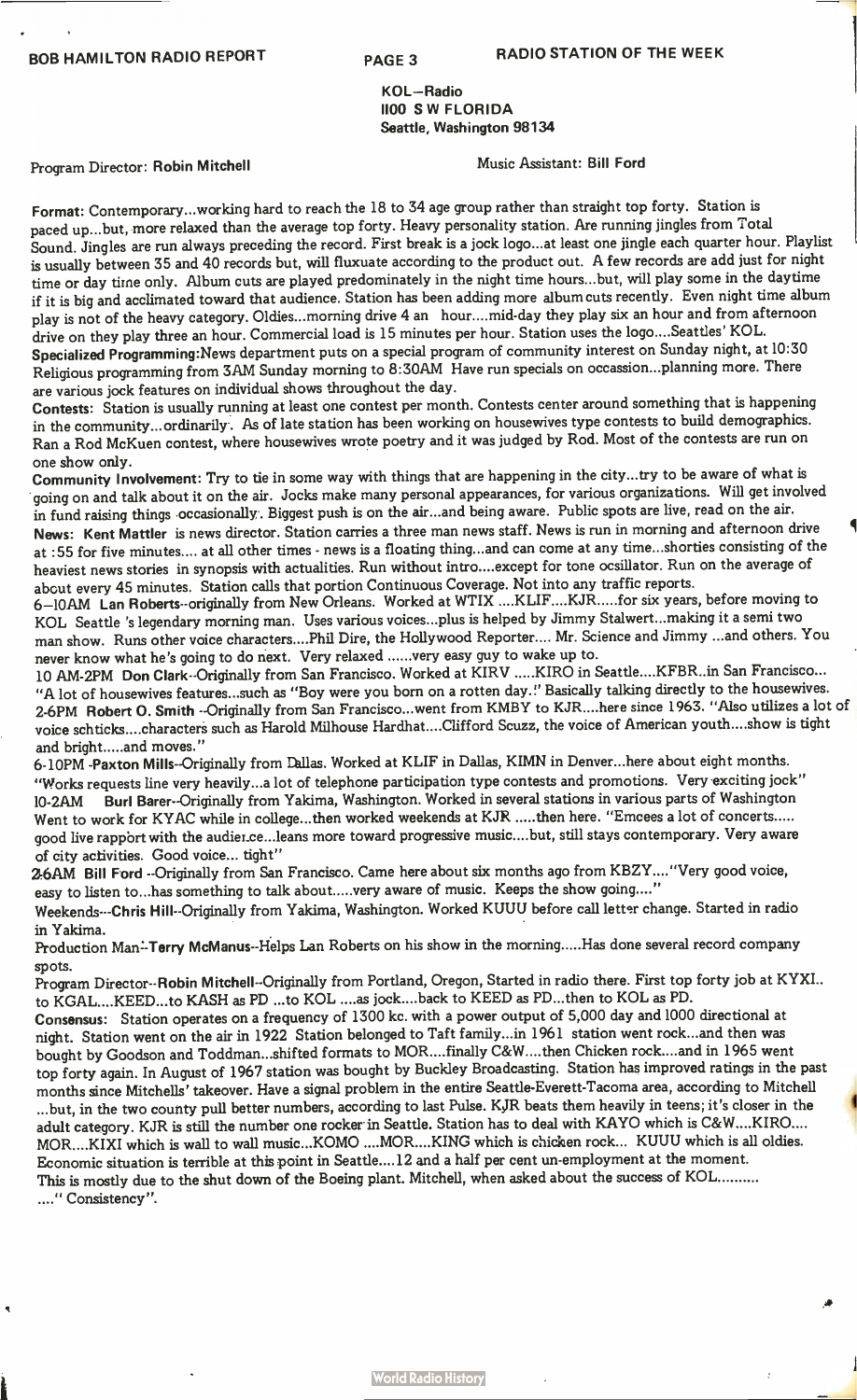KFRC Music Director Carol Archer has resigned her position there with no future plans Dave Diamond also has resigned from KFRC

Chip Taylor who left WOKY a few days ago will be going to CKLW

Todd Wallace is leaving KEZY to return to KRUX as morning man and assistant program director

Spence Berland is leaving Record World to do publicity and advertising work for Polydor

Bobby Ward moves from WMQM to WHBQ

Bob Smith also to WHBQ ......he's coming from WPDQ .....he'll use the name Chuck Morgan ......

Ron Sherwood and Mac Owens switch time slots today...Mac will do noon to three and Ron will pull nine to noon

Don Kelly is filling Dave Diamonds slot at KFRC

Bill Corsair is out at WICE......phone 401-724-3829......

Dave Daniels is leaving KUDE

Dave Randall currently working at KJAE-FM is looking.................303-986-1551...........

Eddie DeJoy will be moving to the west coast to work for A&M

Mike Mitchell has left KRUX to do a gig at KUPD.....in Phoenix...........................Current line-up

POSITION

Current line-up at KGB..................6-9AM John Carter.......9-12 Chris Kane...... 12-3 Harry Scarborough........

3-6 Gene West ...........6-9 Barry Kaye ..........9-12 Tom Kelly ......12-6AM Don DAle ........and Jessee Bullitt on weekends; Pat O'Day doing weekends at WDBQ

WERK celebrating it's sixth birthday

IA VW/ PI I/4

### OPENINGS

KRUX-Phoenix KCBQ—San Diego KGB—San Diego WHBQ—Memphis KQV—Pittsburgh WKBW —Buffalo WJDX—Jackson, Miss. KIXZ—Amarillo WBFR —Pensacola, Fla. WRKO—Bos ton WEAM—Washington KJR—Seattle KATA—Arcata, Calif. KCRA— Sacramento WYRE -Annapolis WDBQ—DeBuque, Iowa .KNUZ—Houston Texas

STATION—CITY

Jock Jock Jock Mid-day Mid-day Copy & Prod. Morning Man Morning Drive Newsman Summer Swing Man Jock Afternoon Personality 6-12 midnight Jock Mid-day Jock Jock

**CONTACT** 

Jack Daniels Buzz Bennett Charlie Van Dyke George Klein Bob Harper Jeff Kaye Bill Tanner Gene West Andy Bickel Mel Phillips Mike Michaels Gary Taylor Dennis Clay Johnny Hyde Dennis Constantine Paul Hemmer Larry Vance

# CHARLIE TUNA SHOW

The earthquake happened just as I opened the show......I've heard of getting off to a shaky start........

zior4 FA d ra

All the pharmaceutical manufacturers are deleting "shake well before using" from their instructions on the bottles in Southern California.

Everybody is still uptight about the treavors......all the insects around the yard were huddled next to Praying Mantis.

My engineer offered the best explanation for the quake. He said "Somebody must have slipped Mother Nature, Chiffon margarine instead of butter.

Shake & Bake has now reduced thier process to one step for Southern California.

The forecast today is for sunny skies with light to moderate smog and light to moderate tremors.

One Intriguing thing about the moon is the one -sixty gravity.... Do you realize that Mama Cass would only weigh 30 pounds up there?

My boss presented me his traditional Valentine's Day gift....a box of conversation hearts inscribed with "the beat goes on".

I almost took the day off.....it's in my contract..I remember the boss saying..."You'll get an extra day off when they put a man on the moon."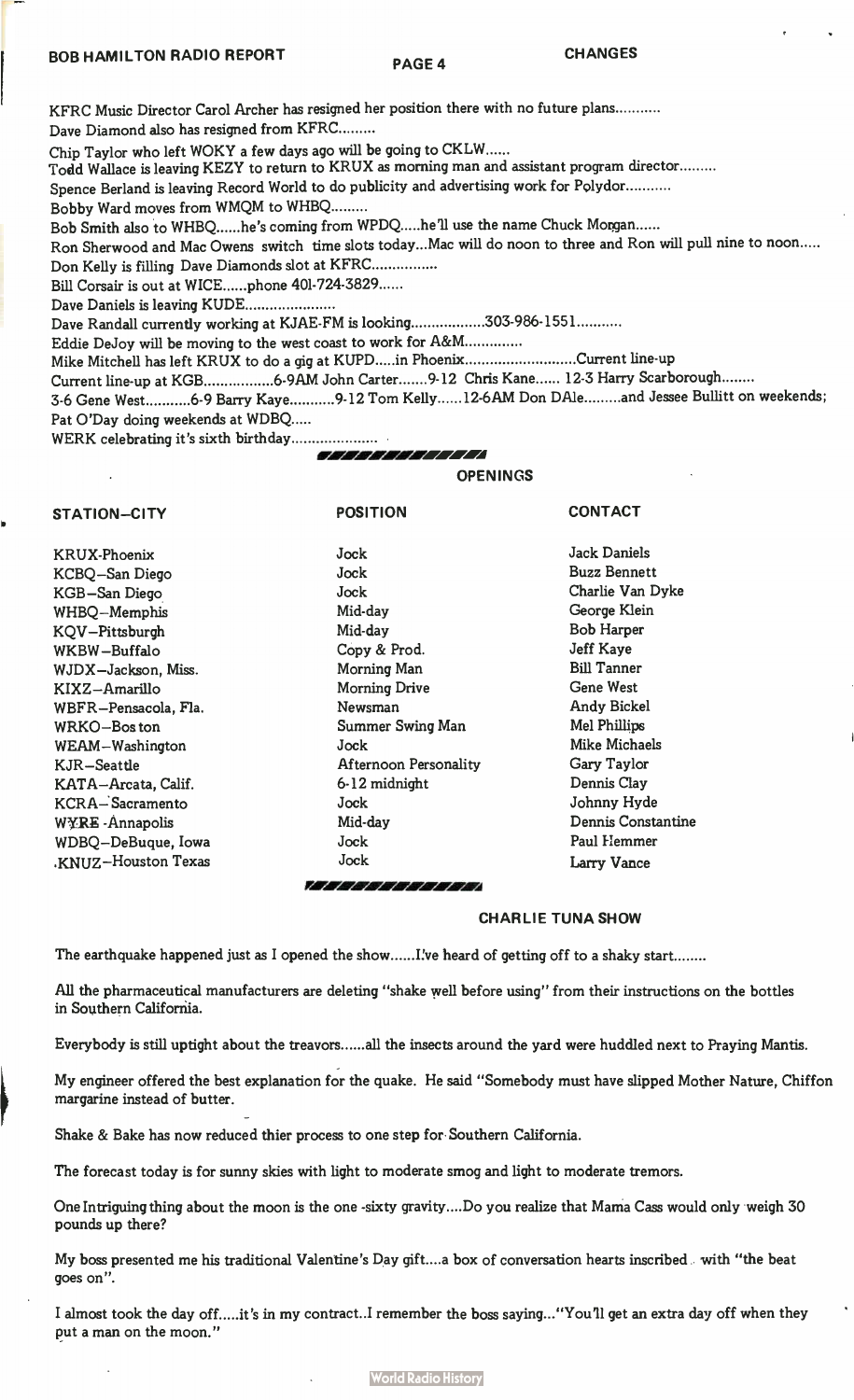# PAGE 5

# MY OWN THING

 $\ddot{\phantom{1}}$ 

The Federal Communications Commission must look with pride at knowing they ended most all of the pay by play, but the last laugh is actually on the FCC and finally the broadcasters. Payola still is happening in the industry but the recipient is not the \$125.00 a week jock anymore but the owner of the Get It Together Record Shop Payola for record shops is in fact so widespread that it is openly discussed now, and accepted by everybody as just part of the game... Here's the way it works. A record for example goes on one station in town.

That station may be the leading R&B station or the second rocker or perhaps even a powerful MOR: The company then goes through a process called "sending freebies in for listings..." Rather than the least thought of as it being dishonest or illegal, it is looked on as a company and a promo man "taking care of business." The record store is then called by the leading top forty station (whose play negates legitimate heavy sales) to get their weekly record sales report. The report shop who has been paid by the record company with free goods, then tells the top forty caller that such and such record is listed as third in sales or fourth or whatever, the case may be. Enough stores paid off, enough stores reporting sales to the top forty station and legitimately the station has to chart it and put it on their list. That's the way it works...and that means that payola is more alive today than ever before. So record -ompanies are happy once again...but the truth of the matter is they're not. The general consensus now is that everybody and his brother have gotten hold of the store report secret and all are doing it. There are several companies haven't bought the plan. These are mostly the heavy majors. They have their own distributorship and enough product that the store needs the record company more than the record company needs the store. But below, the majors the other companies have now found it necessity.. Rarely can they get a record played unless . they cover it with free goods. Now all of a sudden the store owner is getting free goods on all the records. and reporting them according to how many free goods he gets. His free good stack is growing bigger every week. This isn't good for anybody in the long run...except for maybe the store owner. It cuts down the margin of profit for the companies even necessitating a budgeting of time for this process.

Radio station music directors are the people who can solve this problem...and they should because they too are getting hurt as much as anybody. In the clinic in Daytona it was suggested that radio people get to know the shop owners.. taking them to lunch once in awhile and explaining to them how important legitimate reports really are. Secondly, the suggestion of running aheavy check from the request line is possible.. there to bringing about the request line being hyped. The first need is for radio stations to open their eyes to the lies they're being told on various records...surprising though it may seem. Finally it might take the drastic measure of just not calling stores anymore...bad as it may seem...no information at all from them might be better than the wrong info.

Perhaps as radio people and record people we may take the easiest way out...wait for the combined forces of the FCC and FTC to come in and clean up another problem for us. But,since they really didn't do the job in the last clean up campaign I wonder if we can afford that? or if we can afford to keep playing a record because somebody was paid...whether it be ourselves or the shop owner down the street.

#### II211 FA rA IA I I II

After MY OWN THING was written we received this letter from WIXY P. D. Chuck Dunaway.

It has been brought to my attention that some record companies are making outrageous deals with their product to get store reports: two for one, one for one, a free box of records, etc. I'm sure this is a good way to get a record reported to us by the retail outlets ...but have you stopped to consider the consequences to your own product and the harm done to other distributors and manufacturers? In the past two weeks, we have seen actual invoices from distributors that did not jibe with the sales-reportswe have received from some stores.

When we got "hyped", it uses a space on our survey that could be occupied by a legitimate hit. We have several variables that make up our judgment as to what is programmed on WIXY in the way of your product. When we get "hyped," it distorts our list and makes it harder for the company caught "hyping"to get exposure the next time on their product. I certainly would not accuse anyone, but I beg you to please let the record speak for itself and the sales reports be legitimate. Let's have enough pride in our prodcut to be assured the cream will rise on its own merits. Also, please be advised that if the "hyping" continues, a more forceful alternative will be executed.

#### II/4E1V. r4/4 I Kt I d Pri I VA r

### **Nashville**

Doug Kershaw has been added to Bobby Goldsboro and Brewer and Shipley for the lunch time show the Radio Report Clinic in Nashville, the 26th and 27th of this month. Registrations are coming in heavily, indicating this will be the heaviest clinic attended yet.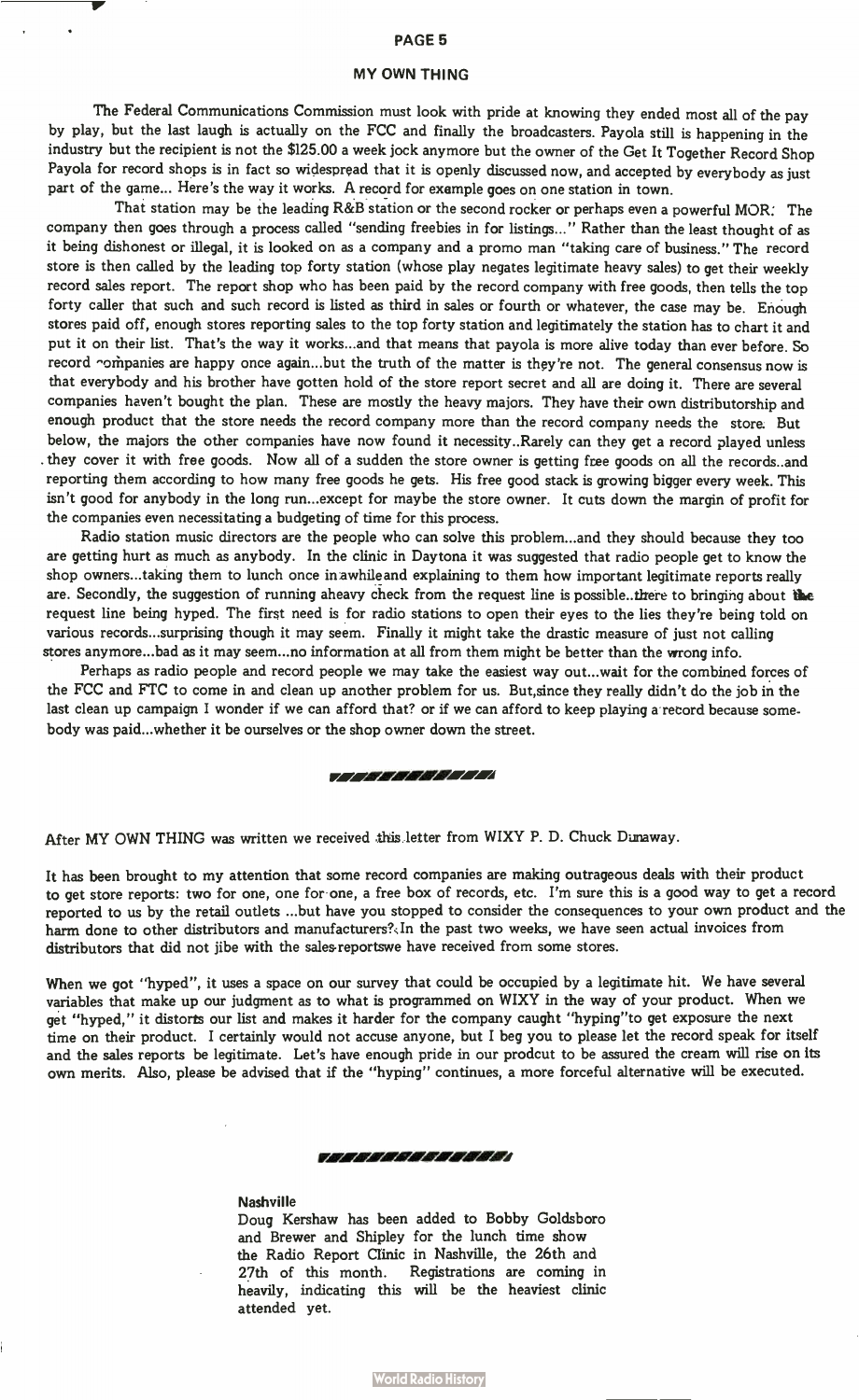# BOB HAMILTON RADIO REPORT

# PAGE 6

A group of youths in the early twenties, established a rock group called the Twentieth Century Indians. At this moment they are in jail in Picayune, Mississippi. The charge is trespassing and larceny;.... one other thing...the long haired boys aren't long haired anymore. Immediately upon being placed in jail, they received a hair cut from the town barber. The county sherriff or any of the deputies would not give us a story, or comment in any way, but, Charles Nutter, retired newspaper publisher, who was there when it happened, told us the story

NUTTER: There isn't too much to this thing; it's pretty much blown up. It would be funny if they weren't in jail. But, that's being appealed....they'll never be convicted. They went to J.P. court and in Mississippi, a J.P. doesn't have to have any qualifications whatever, to be a justice of the peace and most of them have none (each of the boys received a 120 day sentence and a stiff fine).. ..it's kind of a preliminary thing. The fact that they showed up here in long hair didn't help them any because that's not very popular in this part of the country. The fact that the sheriff was running for re-election this year is another factor...and that's about it. The sheriff is a woman...Mrs. J.P.Walker and her husband is the deputy sheriff but, he's actually the sheriff. This is a case of the Alabama governorship. They have four year terms down here....J.P. Walker served from 1964 to 1968 and couldn't run, so he put his wife in....she was elected...the next election is this year and he's running again now, for a term.

BOB: As I understand it these boys had the keys to that building they were charged with trespassing on?

NUTTER: That's right. They were given the keys by the owners which is an association here...the fair association. There were some technical things in it...they hadn't paid for the permit. But, they were given the keys by the custodian ...they were in there they thought... .legitimately. They gave nobody any trouble when they were ordered to leave. They packed up and left...and in the process of going someone threw about forty or fifty dollars worth of rope on the truck, that was laying on the floor where they were working. It belonged at the fairgrounds...but, it's possible that whoever threw it on there didn't know who it belonged to...quite possible. That's all the theft there was to it.. 'Trespass should follow some weight because they had the keys, which had been obtained legitimately and properly. We've had a barber in our jail down here for a long time. They have a run of dope addicts through this main road between New Orleans and the east and there's been a bunch of dope runners had car accidents...one thing and another....they found marijuana growing in the county and they picked up people from time to time on dope charges... .some of them quite serious and when they get to the jail they get a hair cut.

# BOB:That's incredible.

NUTTER: Oh.. ..it's not very incredible if you know this part of the country, election year...the sheriff wasn't even in this to begin with, it was city officials, who made the arrest originally. They undoubtedly made a mistake. The person largely responsible for this was the city manager... .who told the police that the boys weren't authorized to go in there...but, he was wrong...and he's a decent guy...he's a good city manager...he's keeping his head pretty low right now, on account of this is kinda hot. His name is Jack Reed.

# BOB: Who was the defense attorney?

NUTTER: Oh they had as poor a representation as you could imagine. If they'd had competent counsel...they had one local man and two from New Orleans. One of them himself was a long hair... the other one looked like a very decent lawyer...and I think he is but, the lawyers played it pretty stupid. All they would have had to have done is take a postponement until they could get their witnesses together. Anyway, they were not properly represented and certainly

the justice of the peace had no business passing judgement. He could have gotten out of it by binding them over to the grand jury. Then there wouldn't have been any problem. I don't think anything is going to come of this if everybody will keep their shirt on. It's been appealed to the circuit court and no jury is going to convince these kids on the evidence that has been presented here. The bond has been fixed. If anybody is excited enough they can get them out. BOB: How much is the bond?

NUTTER: Three thousand dollars apiece....which is exorbitant...

BOB: My God

NUTTER: Well, that's campaigning in Mississippi, or any southern state for that matter...where long haired kids aren't very popular. One of these attorneyssaid if they hadn't had long hair they wouldn't have been arrested and that's probably true.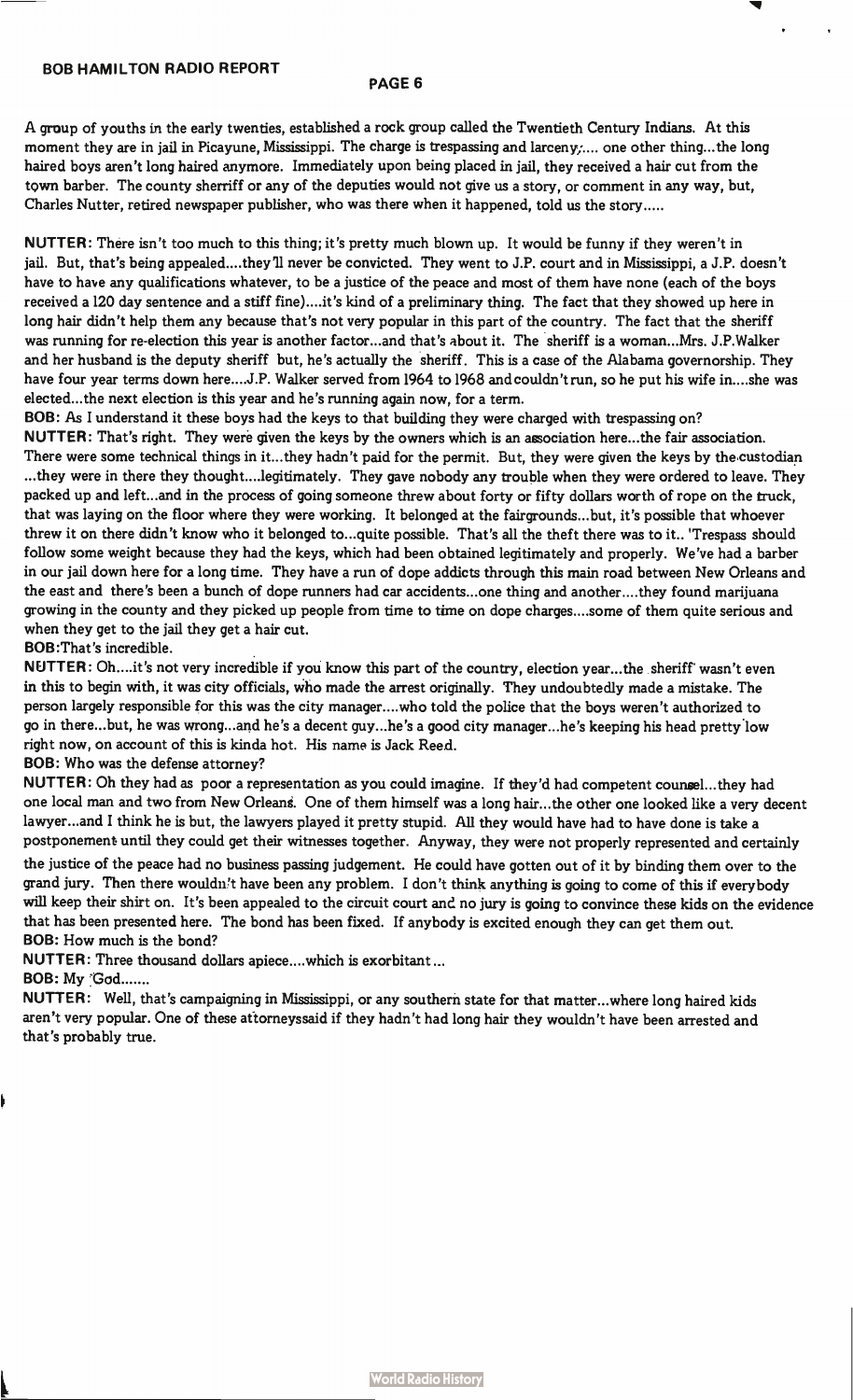# BOB HAMILTON RADIO REPORT PAGE 7 SUCCESS

The Radio Report has procurred the help of a student of astrology to find out the basics about the most successful people in the industry. The following is what our star person who by the way does not know these people at all, found out about

Lée Gray-3/15/36—Sun- Pisces, Moon—Sagittarius,Mercury• Pisces, Venus-Aquarius, Mars-Aries, Jupiter-Sagittarius Saturn-Pisces. Uranus-Taurus, Neptune-Virgo ...................Puts great importance on intelligence and generally a leader in the thoughts of the times. Has great strenth in self-expression ......thinks in large broad concepts.... Expresses generalities and abstractions.....Should guard against becoming a dreamer and direct or chanel these qualities into some practical pursuit Tremendous imagination-tending to stretch his energies over too wide a field-there's a bit of the prophet in the makeup.... tremendous amount of self-confidence in the missions he sets out to accomplish......not a materialist...very much an idealist Should be strong psychic tendencies or ability .....very sensitive and receptive to vibrations ..... extremely intuitive.... tendency to be almost painfully honest.....Almost a childlike approach to honesty--needs to learn concentration--obtain a high degree of education, either formal or self-taught as only with these will he be able to put his breadth of vision into a productive outlet. Without these, his gift of insight and abstract theory could produce a dreamer, not able to see the world as it is in reality. Love of art and all beauties in life......Finds much peace of mind and comfort when surrounded by nature, particularly the ocean or forest......He's generous humanitarian and jovial......Enjoys travels and frequent changes of residences. Some abilities in science, law, religion or philosophy natural teacher.

Bob Harper-2/24/45—Sun— Pisces, Moon - Leo, Mercury-Picses, Venus-Aries, Mars-Aquarius, Jupiter-Virgo, Saturn-Cancer, Uranus-Gemini- Neptune-Libra .....................Both aggressive and reticent, Underlying timidity .....Rather social but yet would prefer to be alone.....then again when alone is very discontented and desires companionship. Very mental & artistic and has abilities in both fields but fails to express either one for dislike of competition. His sureness is a manner rather than a reality ....when in a good mood he's lively,kind. considerate and generous....Admires accomplishment and is broadminded ...... Emotionally he's romantic imagination impressionable and sensitive and has a fetish for loyalty... .Attracted to opposite sex on a love at first sight basis....Hoveever,in the end all decisions are made with the head not the heart........Extremely loyal to loved ones.....Is humanitarian and some interests in political matters.

Jay Stevens-7/20/41—Sun—Cancer, Moon-Gemini, Mercury-Cancer, Venus-Leo, Mars-Aries, Jupiter-Gemini Saturn-Taurus, Uranus-Taurus, Neptune-Virgo ....................Very sensitive and very adaptable these are at the same time his strength and his weakness.......His sensitivity will actually allow him to feel the world around him, people, situations, etc.........This makes him trusting eager, anxious, to please susceptable and teachable and a bit indecisive.....too agreeable, and his openess causes him to devulge his plans before they're completely formulated ...... Should cultivate self confidence by cultivating reserve ..... He's warm and demonstrative, noble and magnamimous ...... Domineering to his loved ones but self-sacrificing for their happiness......True romanticist and a religious person.......Strong likes and dislikes.....Exceptionally emotional ....... Has a healthy positive outlook...true believer....in luck, good or bad, justice and truth....Should try to control restlessness and touchiness for they are a hendrance to abilities......Strong will power...a natural understanding of people

#### 777777777777777

# MEET YOUR LOCAL FCC COMMISSIONER

Commissioner Robert E. Lee was sworn in for his third term as a member of the Federal Communications Commission in a brief ceremony in his office on Tuesday, August 15, 1967. Appointed by President Eisenhower, Commissioner Lee began his first term on October 6,1953. Reappointed, he started his second seven-year term on July 1, 1960. He was renominated for his third term by President Johnson on July 17.

Commissioner Lee came to the Commission from the House Committee on Appropriations, for which he was Director of Surveys and Investigations. He first entered Federal Service in 1938 as a Special Agent for the Federal Bureau of Investigation. In 1941 he was made Administrative Assistant to Director J.Edgar Hoover and was charged with the specific responsibility of building the FBI staff for new responsibilities under the threat of war.Subsequently he was made Chief Clerk of the FBI

Born in Chicago on March 31,1912, Commissioner Lee was educated at DePaul University College of Commerce and Law. He worked his way through preparatory school and college mainly as a drug clerk and part-time auditor principally in the hotel field.

From 1930 to 1935 he served on the management staff of the Congress Hotel and Great Northern Hotel, Chicago, and the Roosevelt Hotel, St. Louis, largely in auditing capacity .

In 1935-38 he was auditor for the AmericanBondand Mortgage Company Bondholders Protective Committee, which was created by law to handle the defunct properties of that company and involved the reorganization of some 70 properties such as hotels, hospitals, office buildings, etc.

Commissioner Lee is married and the father of three children. He is a Republican.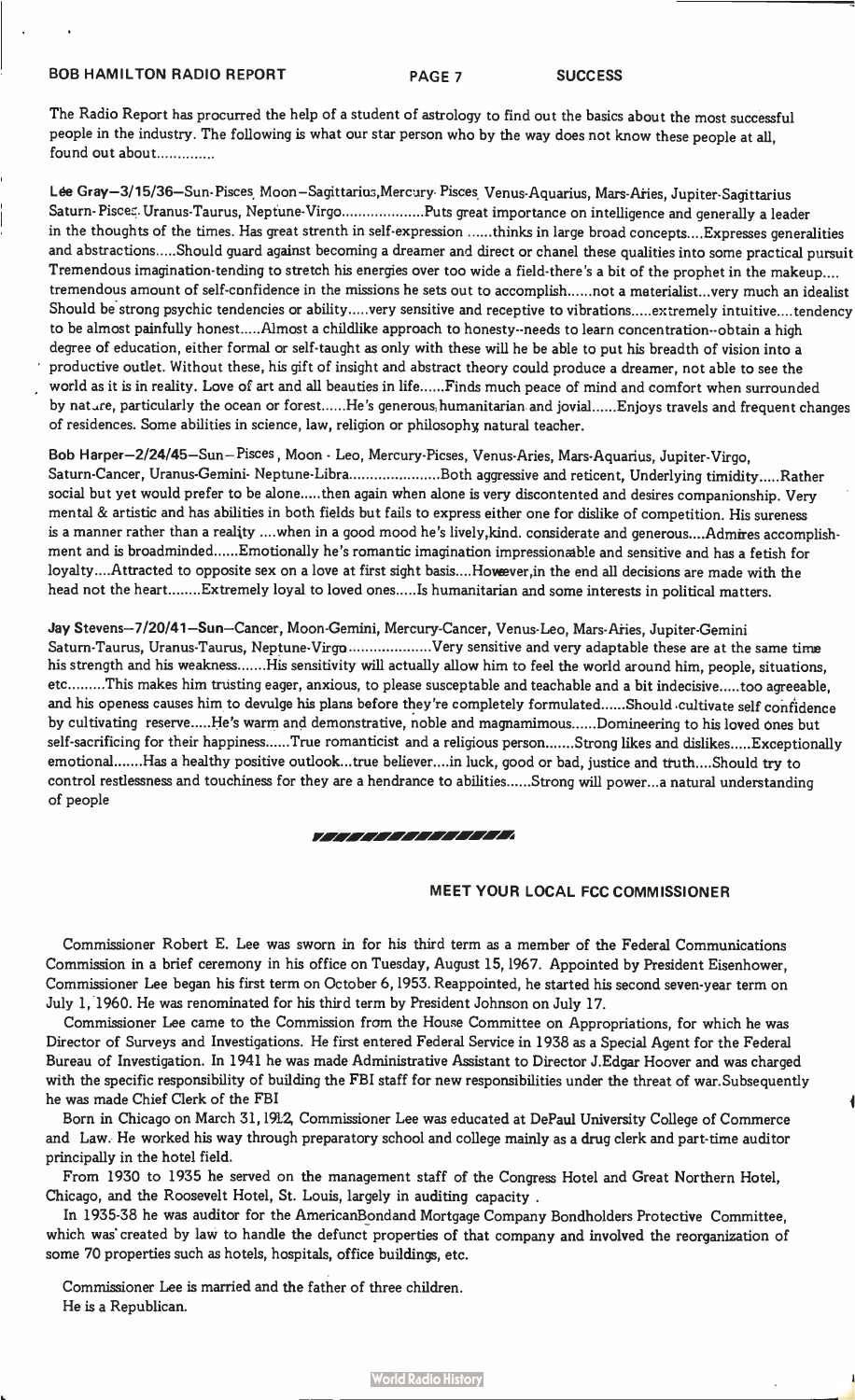Commission granted liscense for new AM station in Nicholasville, Kentucky.....WNUL

WVMG, Cochran, WRWH, Cleveland and WCON-FM Cornelia....all 3 Georgia radio stations have all been fined for filing late applications.

New FM Station granted for Eagle River, Wisconsin.

KFAC-AM-FM, Los Angeles control and liscense transferred from Cleveland Broadcasting Inc. to KFAC Inc.,

WWYO in Pineville, West Virginia has been issued a notice of Apparent Liability for forfeiture of \$1,000.00 for failing to identify the sponsor on a commercial announcement, failing to identify the sponsor on the log and failing to identify the time of the announcement. Station has 30 days to reply.

Robert L. Stoddard, doing business as Sierra Broadcasting Company, licensee of KBET, Reno, Nevada, has been notified by the FCC that he has incurred an apparent liability for forfeiture of \$5,000. (fraudulent billing practices)

An inquiry into the operation of KBET revealed that Statewide Appliance, Inc., an electrical appliance retailer, was billed a total of \$2,002. for 1,106 spot announcements broadcast by the station although affidavits of performance and supporting invoices submitted by Statewide to some of its suppliers amounted to \$9,417.50 for 2.599 announcements during same period.

A petition by Brandywine -Main Line Radio, Inc., licensee of stations WXUR and WXUR-FM Media, Pennsylvania for reconsideration of an FCC decision denying Brandywine's license renewal applications has been denied by the Commission.

In its order, released July 7, 1970, the Commission denied renewal on a number of grounds, including Brandywine's failure to provide reasonable opportunities for the presentation of contrasting views on controversial issues of public importance, its disregard of the personal attack principle of the Fairness Doctrine, its failure to adhere to its programming representations and its failure to ascertain the needs and interests of the community.

Brandywine contended, among other arguments in its reconsideration petition, that the Commission decision against Brandywine carried the Fairness Doctrine to unconstitutional lengths, and that the decision was actually based on a disapproval of the content of programs on WXUR'

Grant of the application of Broadcasting Service of Carolina, Inc., for a construction permit for a new daytime AM station at Blacksburg, Virginia, has been proposed in an Initial Decision by Hearing Examiner Basil P. Cooper.

Radio Bryan, Inc., licensee of station WTAW Bryan, Texas, has been informed in a letter from William B. Ray, Chief of the FCC Complaints and ComplianceDivision, that it failed to comply with the Commission's Personal Attack Rules on July 30, 1970. broadcast.

Section 73,123 provides that when, during the presentation of views on a controversial issue of public importance, an attack is made on the honesty, character, integrity or personal qualities of an identified person or group, the licensee shall, within a reasonable time and in no event later than one week after the attack, transmit to the person or group attacked a notification of the broadcast; a script or tape (or an accurate summary if a script or tape is not available) of the attack; and an offer of a reasonable opportunity to respond over the licensee's facilities. The letter to WTAW followed a complaint from Mr. Joe Faulk and the Bryan City Commission contending that the station made personal attacks on them in connection with a broadcast concerning the city budget without complying with Section 73,123 of the rules.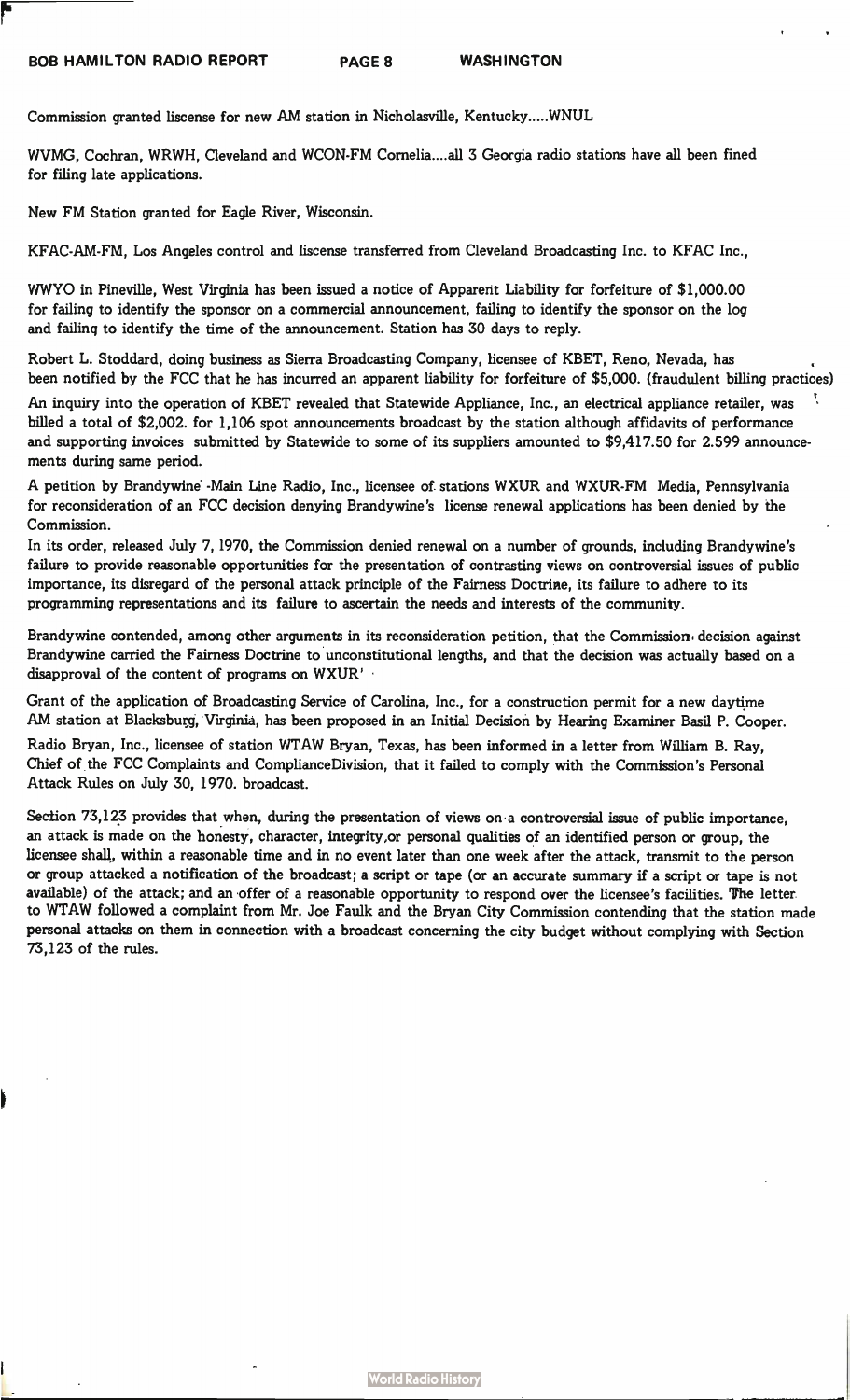#### PAGE 9

# BOB HAMILTON RADIO REPORT BLACK RADIO by Lebaron Taylor

Any media specialist would enjoy calling on Madison A venue to present the facts and figures showing that their outlets reached 80% or 90% of their potential markets. In Black Radio this is an everyday appearance; many Black radio stations are able to reach 60 % or 70% of the black listenership and by so doing capture a large portion of' the general listenership.

In Black radio as compared to general market radio air personalities develop a close relationship with the listeners by speaking their language, playing their music and by so doing up a fierce loyalty which enables them to influence no only the type of music the listener hears, but, also guides their purchasing trend. If the air personality recommends any given consumer items the audience trusting in their integrity, has no qualms about purchasing that item. In New York, if a station is fortunate enough to capture 60% of the 1,924,000 Black listeners it is a tremendous feat. In Chicago to gain 60% of the market of the 1,229,000 potential listeners, is also fantastic. In Philadelphia with the Black population in excess of 900,000 to gain their ears and loyalty is astronomical. In Detroit, 50% of 750,000 Black listeners is unbelievable. In Los Angeles, to gain 85% of 650,000 is unheard of.

These facts and figures are at the finger tips of most leaders in the Black radio media . We also know that in Philadelphia the Black population represents 33% of the total population. In Washington the figure soars to 71.1%; in Newark, New Jersey, they have a Black population representing 54% of the whole and in Atlanta with 51% and Detroit with 43.7%; St. Louis 40.9%; Cleveland with 38.3%; Chicago where Black represents 32.6% of the total population. These markets represent tremendous markets. By siting these statistics, the Black media specialist easily and convincably proves that their market with their \$30. billion a year purchasing power is ,definitely there and is being for the most part .reach and influenced by Black radio. Many Black radio stations not having available large budget for promotion have adhered to the basics. Total community involvement programming for that market and providing the music and entertainment their listeners demand.

For the Bob Hamilton Report we have secured the service of programmed music directors in many markets that in our opinion do the basic extremely well. They are as follows:

| Norman P                 | <b>WWRL</b> | New York            |
|--------------------------|-------------|---------------------|
| E.Rodney Jones           | <b>WVON</b> | Chicago             |
| Jimmy Bishop             | <b>WDAS</b> | Philadelphia        |
| <b>Bill Williams</b>     | <b>WCHB</b> | Detroit             |
| Ge ne Norman             | <b>KATZ</b> | St. Louis           |
| <b>Program Director</b>  | <b>KGFJ</b> | Los Angeles         |
| Dave McNaby              | <b>WOL</b>  | Washington          |
| Al Jefferson             | <b>WWIN</b> | Baltimore           |
| <b>Curt Shaw</b>         | <b>WABO</b> | C leveland          |
| Bert Johnson             | <b>WAOK</b> | Atlanta             |
| Lef Anderson             | <b>WDIA</b> | Memphis, Tenn.,     |
| <b>Clarence Williams</b> | <b>WBRD</b> | Ft.Lauderdale, Fla. |

..............in addition to several more.

Check your pop record sales in your market as opposed to top R&B record sales. It will be an interesting revelation for you and you'll see the necessity for carrying an R&B section.

# *TELECTRICITY* YESTERDAY

Winner of last week's quiz is Mike O'Shaw of KLIF according to our info Mike got 9 of the 10 right, The answers:'

- 1. Before WCFL Dick Biondi worked at WKBW' WLS and KRLA.
- 2. Top 40 concept was started by Todd Storty.
- 3. All news format creator.....Gordon McClendon
- 4. DeForrest invented 3 element tube.
- 5. Drake format started in 1964.
- 6. Catholic priest thrown off the air? Father Coughlin.
- 7. The newsman who died of cancer? Edward R. Murrow.
- 8. Radios' first jock and his show? Martin Block, Make Believe Ballroom.
- 9. 1967 was the 50% FM simulcast rule.

10 As for the FM ratings the WOR-FM and KINT-FM numbers are highest in history. We finally became undecided about the third.

Another quiz next week. Mike, you've got a quarterly subscription coming.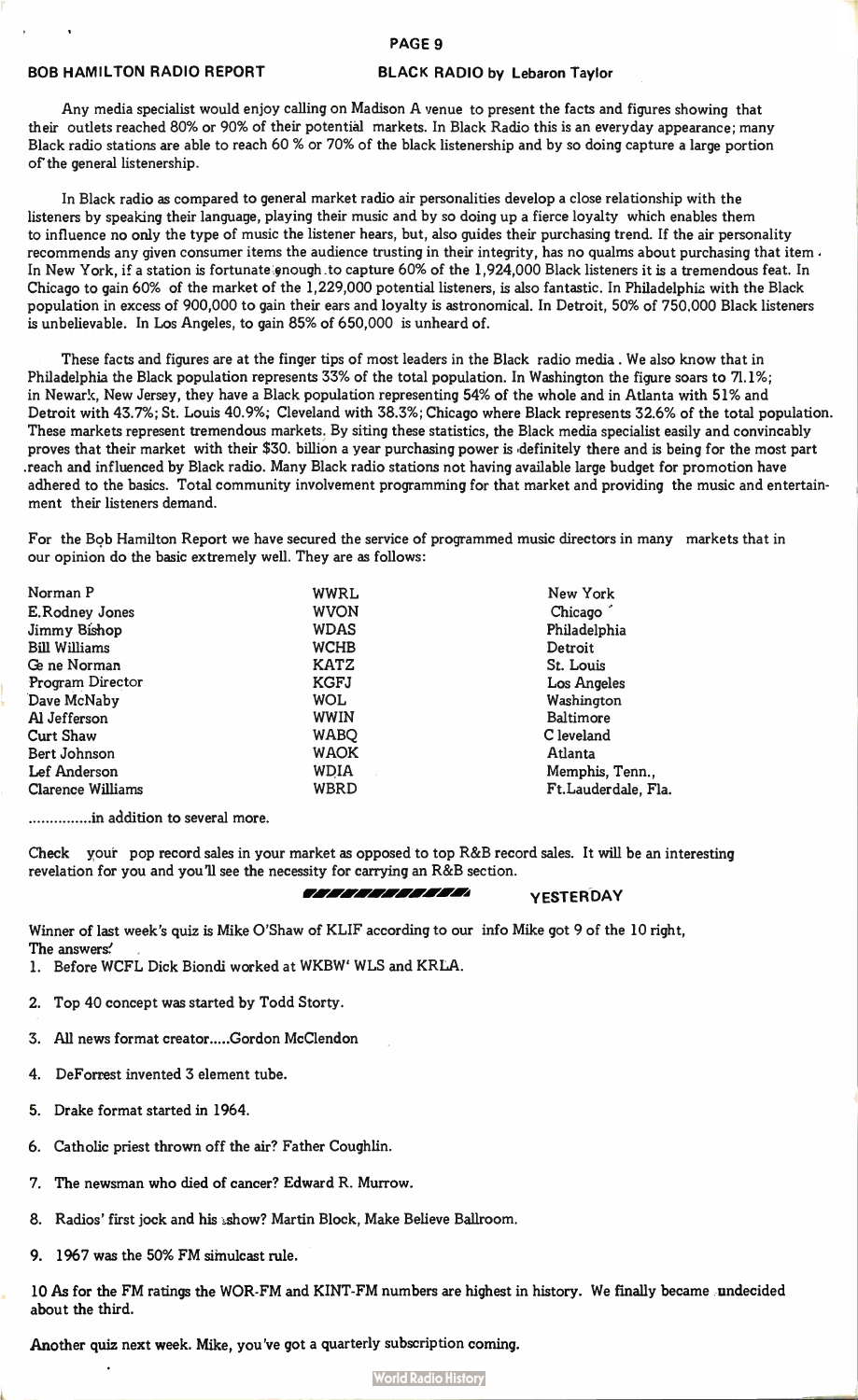# BOB HAMILTON RADIO REPORT

# MOST VALUABLE SINGLES:

- ( 2) 1. HELP ME MAKE IT/Sammi Smith-5
- ( 1) 2. LOVE STORY THEME/Mancini/Wms.=5
- ( 3) 3. AMAZING GRACE/Judy Collins-10
- (,4) 4. IF YOU COULD READ/Lightfoot-10
- ( 5) 5. SUPERSTAR MEDLEY/Asmb. MuIt-6
- (17) 6. FOR ALL WE KNOW/Carpenters-3
- (15) 7. ALL KINDS OF PEOPLE, Bacharach ( 8) 8. BEAUTIFUL PEOPLE/New Seekers-9 (1 ) 9. LOVE STORY/Francis Lai-5
- \* (21) 10,CRIED LIKE A BABY/B. Sherman-3 ( 6) 11.SHE'S A LADY/Tom Jones-4
	- (10) 12.SHOES/Brook Benton-4
	-
	- (13) 13.Burning Bridges/Mike Curb-9 ( 9) 14.Bein' Green/Frank Sinatra-5
	-
	- ( 7) 15.1900 Yesterday/Liz Damon-8
- (25)\*16. Life/Rick Nelson-2
- (14) 17. I'll Be Home/Vikki Carr-5
- (26) \*18. It Was A Good Time/Eydie Gorme-2
- (11) 19. Rose Garden/Lynn Anderson-14
- (16) 20. Amos Moses/Jerry Reed-4
- (17) 21. Country Road/James Taylor
- (22) 22. Bad Water-Raelettes-4
- (JM) \*23. Doesn't Somebody?/Partridge-1
- (24) 24. Watching Scotty/Goldsboro-10
- (23) 25. Knock 3 Times/Dawn-11
- (JM) 26. Sweet Mary /Wadsworth Mansion-1
- \* (27) 27. E Bed of Roses/ Statler Bros.-2 \*\*\*
	- (29) 28. Till Love Touches/R. Williams-3
	- (JM)\*29. Pencil Marks/ H. Bernardi-2
	- (new) 30. Love's Lines/ 5th Dimension-1

\* Heavy Movers/Most Important

\*\* IT APPEARS THAT ONCE AGAIN, the process of truth and understanding is in the process of being impeded by those members of our society who function entirely for the salvation of their own egos and skins. Several of our correspondents report that their STATION MANAGERS (who else) insisted this record be pulled because of it's reverence to a "hooker"...the fact that audiences basically dig the record must be unimportant...however...a reading of your own situation is in order as there possible will be some complaint and if it is in the majority, any record is bad to play (if it angers a huge gob of listeners) but to pull any record off because of somebody's whim when the audience digs it is honestly a real shame... 7777777777777

Other Singles That Just Missed The Most Valuable List (JM)

JUST CANT HELP BELIEVING/Leslie Uggams GIVE HIM LOVE/Patti Page WASHINGTON SQUARE/James Last 1927 KANSAS CITY / Mike Reilly WOODSTOCK/Matthew's Southern Comfort

Reported by at least 20% of our correspondents: No Love At All/B.J.Thomas Here Comes The Sun/Richie Havens

The Look of Love/Isaac Hayes Beside You/New York Rock Ensemble Way Back Home/Jazz Crusaders The Music Lovers/Ferrante & Teicher Downtown U.S.A/O.C.Smith Pushbike Song/Mixture Me & My Arr9w/Nilsson Love Will Keep Us Going Love Is Blue/Autumn Leaves/ Steve & Eydie It's Up to You Petula/ Edison L'house Me & Bobby McGee /Janis Joplin Just My Imagination/Temptations

SOMEONE WHO CARES / Kenny Rogers This track, from the movie soundtrack of "Fools" is taking on the dimension of a hit single already) BEGINNING TO FEEL THE PAIN/Mac Davis

Sweet Baby James/Tom Rush Keep the Customer, etc/Gary Puckett Something To Make, etc/Cass & Mason Castles In The Air/Don McLean Something To Believe In/Neon Philharmonic Righteous Life/Sergio Mendes Morning of Our Lives/Arkade One Bad Apple:Osmonds One Toke Over the Line/Brewer & Shipley Nothing Rhymed/Gilbert O. Sullivan When There's No You/ E. Humperdinck Oye Como Va/ Santana Everything Is Alright /Percy Faith Wild World/Gentrys

# Album Section and the action of the album Section

This week's most heavily reported new album! "STONEY END"/Barbra Streisand Most reported/Best liked cuts: "Time & Love" "If You Could Read My Mind"Hands Off" "Flim-Flam-Man" and "Let Me Go" "Great Album" says everybody

ET TETET TETETTETTE

# Other Action:

Fresh Air/Cal Tjader/ Tjader LP Your Song/Andy Williams/ Love Story LP...very heavily reported also String of Pearls, In The Mood, American Patrol, The Odd Couple/ all from an album featuring the Glen Miller Band Directed by Buddy DeFranco. Cycles/Harry Belafonte/Warm Touch LP You Always Leave Them Laughing / Mills Bros. / No Turning Back LP Time & Love/Pet Clark/Warm & Tender LP

RECORD FOLKS AND MOR STATIONS...FINALLY I have my permanent post office box number....dig: Rich Robbin, Box 7109, San Diego, California, 92107. Thanks very much and Happy Birthday!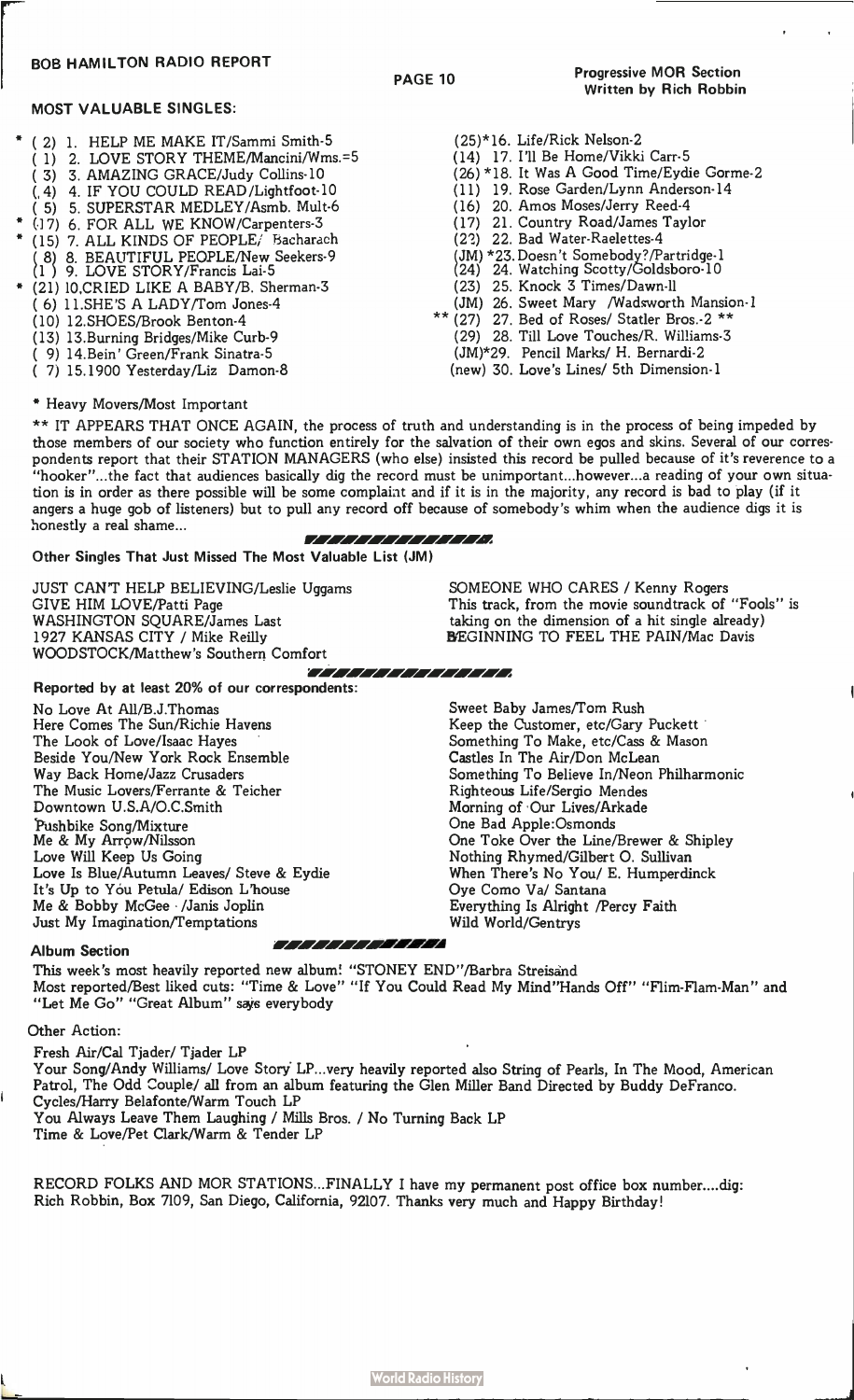BOB HAMILTON RADIO REPORT CANADA by Roger Scott

# ( Bob Hamilton filling in)

PAGE 11

# THE HITS IN CANADA

 $\ddot{\phantom{0}}$ 

1

 $\frac{1}{2}$ 

| LW TH                    |                                                                                                                 | <b>ARTIST</b>                     | <b>LABEL</b>  |  |  |  |
|--------------------------|-----------------------------------------------------------------------------------------------------------------|-----------------------------------|---------------|--|--|--|
| $\mathbf{1}$             | <b>1-ONE BAD APPLE</b>                                                                                          | Osmond Brothers Folydor           |               |  |  |  |
|                          | Superhot.,CKGM 2-1, CKXL 10-7, CKLG 1-1, CKOM 3-1, CHLO 2-1, CKLW 1-1, CJCH 2-1, CFRA 10-1, CKCK 1-1,           |                                   |               |  |  |  |
|                          | CFOX 1-1, CHUM 3-1, CKOC 9-1                                                                                    |                                   |               |  |  |  |
| $2 -$                    | 2 IF YOU COULD READ MY MIND                                                                                     | <b>Gordon Lightfoot</b>           | Reprise       |  |  |  |
|                          | Strong at CKLG 3-3, CKOM 2-2, CKCK 9-5, CFOX 6-4,                                                               |                                   |               |  |  |  |
| 5.                       | <b>3.STAY AWHILE</b>                                                                                            | <b>Bells</b>                      | Polydor       |  |  |  |
|                          | Hot at CKXL 8-4, CKGM 3-2, CHUM HB-25, CFOX 20-16, CKCK 20-18, CFRW 21-14, 1st week at CFRA NW-22,              |                                   |               |  |  |  |
|                          | CKLG 14-9, CJCH 27-21, CKOM 16-12, added at CHLO                                                                |                                   |               |  |  |  |
| 3                        | <b>4 ROSE GARDEN</b>                                                                                            | <b>Lynn Anderson</b>              | Columbia      |  |  |  |
|                          | CKXL 1-1, CHED 1-1, CKLG 4-2, CFRW 7-2, CFOX 2-2,                                                               |                                   |               |  |  |  |
|                          | 7 5.HAVE YOU EVER SEEN THE RAIN Creedence Clearwater Fantasy                                                    |                                   |               |  |  |  |
|                          | CKLG 12-10, CKOM 36-28, CHLO 5-3, CJCH 24-17, CFRA NW-25, CFRW 16-7, CHUM HB-22, CKOL 23-12                     |                                   |               |  |  |  |
| 9                        | <b>6.WATCHING SCOTTY GROW</b>                                                                                   | <b>Bobby Goldsboro</b>            | <b>UA</b>     |  |  |  |
|                          | CKLG 15-7, CKOM 15-8, CHLO 26-17, CJCH 11-5, CKCK 13-8 CHUM 22-16, CKOC 19-10,                                  |                                   |               |  |  |  |
|                          | 12 7. AMOS MOSES                                                                                                | <b>Jerry Reed</b>                 | <b>RCA</b>    |  |  |  |
|                          | Added at CHLO CFRACKXL 7-6, CKLG 6-5, CKCK 19-12, CKOM 28-18, CKLW 26-19, CFRW 24-18, CJCH 14-8,                |                                   |               |  |  |  |
|                          | 10 8. PUT YOU HAND IN HAND                                                                                      | Ocean                             | Yorkville     |  |  |  |
|                          | CKOM 37-31, CJCH 9-4, CKCK 37-32, CHUM 10-7, CKOC 11-8 CFOX 17-13, added at CKLG                                |                                   |               |  |  |  |
|                          | 6. 9.MR' BOJANGLES                                                                                              | <b>Nitty Gritty Dirt Band</b>     | Liberty       |  |  |  |
|                          | CJCH 28-15, CKCK 36-29, CHUM 15-10, added at CKXL' CKOM CHLO                                                    |                                   |               |  |  |  |
|                          | <b>13 IO AMAZING GRACE</b>                                                                                      | <b>Judy Collins</b>               | Elektra       |  |  |  |
|                          | CKLG 28-11, CKCK 30-11<br>16 II HANG ONTO YOUR LIFE Guess Who                                                   |                                   |               |  |  |  |
|                          |                                                                                                                 |                                   | <b>RCA</b>    |  |  |  |
| 8                        | CKOM 35-29, CHLO 17 - 15, CJCH 30-26, CKCK 26-26, CFRW 27-17, CKOC 20-17, added to CKLG; CFRA<br>12. SWEET MARY |                                   |               |  |  |  |
|                          | CKXL 14-8, CKLG 9-6, CKLW NW -28, CFRA 13-4, CKCK 32-19,                                                        | <b>Wadsworth Mansion</b>          | <b>Sussex</b> |  |  |  |
|                          | $-$ * 13.BORN TO WANDER                                                                                         | <b>Rare Earth</b>                 | Rare Earth    |  |  |  |
|                          | CKXL 13-9 XKOM 8-4, CFRA 14-7, CFRW 12-9, CKOC 8-7                                                              |                                   |               |  |  |  |
|                          | 19 14.LOVE STORY                                                                                                | <b>Francis Lai</b>                |               |  |  |  |
|                          | CKGM 22-13, CKLG NW-20, CHLO 25-16, CHUM 11-6, CKOC 22-11, added at CFRA                                        |                                   |               |  |  |  |
| $\overline{\phantom{0}}$ | <b>15. MAMAS PEARL</b>                                                                                          | <b>Jackson Five</b>               | Motown        |  |  |  |
|                          | CKLG NW -28, CKOM 34-23, CKLW 13-4, CKCK 27-4, CHUM 24-18, CFOX HB-18, CKOC 24-18, added at CKXL                |                                   |               |  |  |  |
|                          | $-$ * 16. SHE'S A LADY                                                                                          | <b>Tom Jones</b>                  | Parrot        |  |  |  |
|                          | CKLG 20-4, CKOM NW -34, CKLW 28-17, CJCH HB- 29, CFRA NW-28, CKCK 33-25, CFRW HB-23, CHUM 25-15,                |                                   |               |  |  |  |
|                          | CKOC 38-16, added at CHED' CHLO                                                                                 |                                   |               |  |  |  |
|                          | <b>18* 17. DICKENS</b>                                                                                          | <b>Leigh Ashford</b>              | Revolver      |  |  |  |
|                          | CJCH 21-19, CKCK 23-23, CKOC 14-13,                                                                             |                                   |               |  |  |  |
|                          | $-$ * 18. WOODSTOCK                                                                                             | <b>Matthew's Southern Comfort</b> | Decca ·       |  |  |  |
|                          | CKGM 32-27, CHLO 19-14, CKLW NW-27, CFRW HB-29, CFOX 16-8, CKOC NW-40, added at CKLG, CJCH                      |                                   |               |  |  |  |
|                          | $-$ * 19, BAND BANDIT                                                                                           | <b>Tundra</b>                     | A&M           |  |  |  |
|                          | CKLX 5-5, CHLO 11-8, CJCH 7-6, CFRA 20-18,                                                                      |                                   |               |  |  |  |
|                          | <b>20.LOVE STORY</b>                                                                                            | <b>Mancine</b>                    | <b>RCA</b>    |  |  |  |
|                          | CKOM 26-20, CKLW 23-15, CFOX HB-14                                                                              |                                   |               |  |  |  |
|                          |                                                                                                                 |                                   |               |  |  |  |
|                          | *Canadian Content                                                                                               |                                   |               |  |  |  |
|                          | ,,,,,,,,,,,,,,,,,,,,,<br><b>Canadian Records That Will Be Hits</b>                                              |                                   |               |  |  |  |
|                          |                                                                                                                 |                                   |               |  |  |  |

For All We Know/Carpenters (A&M) CKGM HB-11, CKLG NW-22, CKOM 33-26, CKOC 26-26,

Just My Imagination/Temptations (Gordy) CKLW 4-2, CHUM HB-29, added at CKLG, CJCH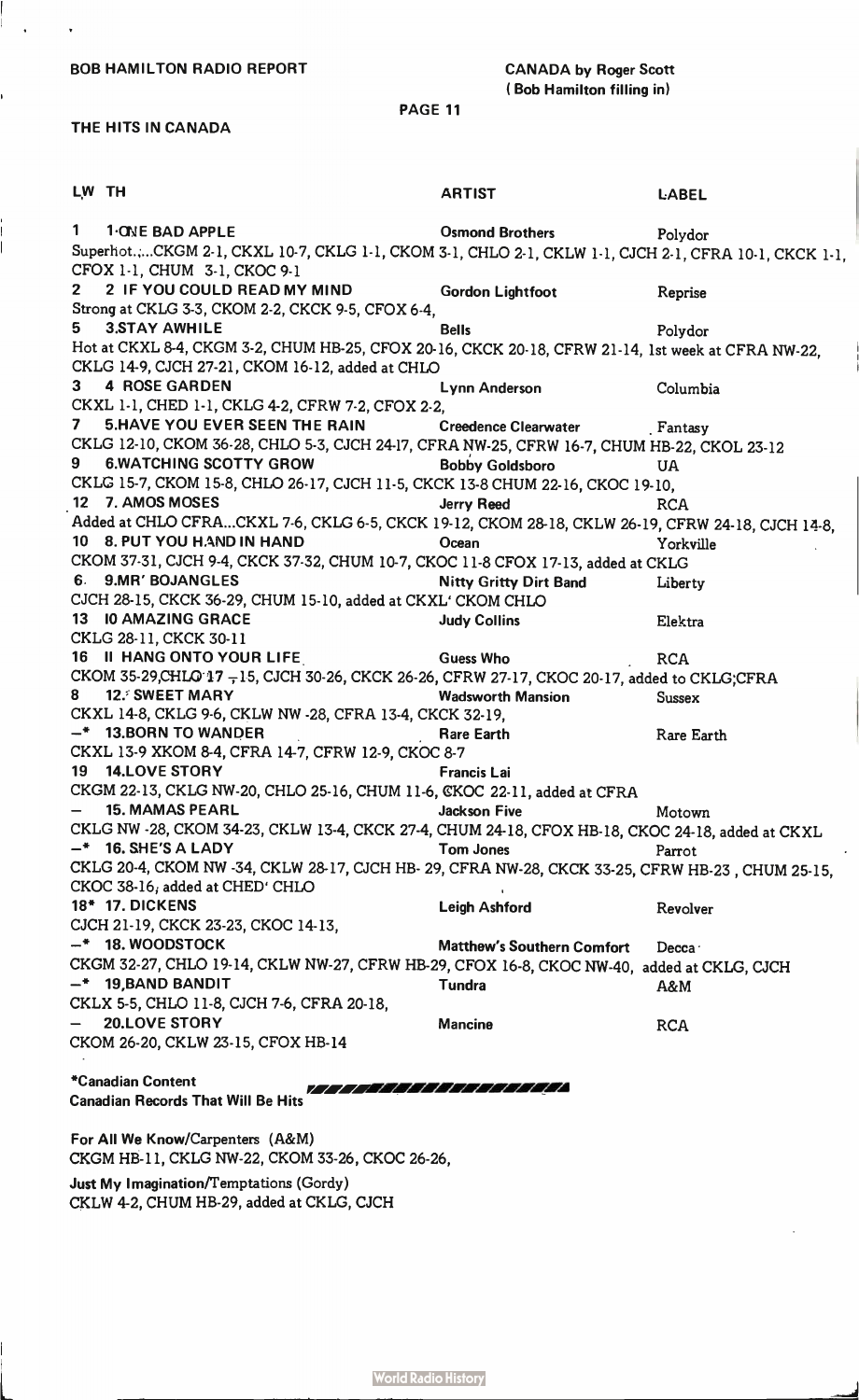# BOB HAMILTON RADIO REPORT **CANADA** (continued)

PAGE 12

Other Records You May Be Considering

Just Seven Numbers/Four Tops CKGM 17-1Q....added at CJCH Cried Like a Baby/Bobby Sherman (Metromedia) CKGM 25-14, CKOC NW-35, added CKLG CHLO CJCH Blue Money/Van Morrison (WB) CKGM NW-17, CFRW HB-28, Chairman of the Board/Chairman of the Board(Invictus) CKGM NW-30, added CKLG One Toke Over /Brewer & Shipley Added at CKGM CKXL, CKLG`CHUM Doesn't Somebody/Partridge Family CKLW 25-20, CKOL NW-19, added by CKGM CKLG CHLO CKCK CFRW Me & Bobby McGhee/Janis Joplin (Columbia) CKLG 26-17, CHLO 29-24, CJCH NW-30, CKOL NW-36, added CKGM CKOM Whole Lotta Love/CCs (RAK) CHUM 30-26, added CKGM Your Song/Elton John CKXL 3-2, CHED 9-3. CKCK 4-3, I Hear You Knockin/Dave Edmunds (MAM) CKXL 6-3, CHED 9-6, CFRA 5-5 Bridget the Midget/Ray Stevens CKXL 13-10, CHED 5-3 Aint It A Sad Thing/R.D.Taylor CKLG NW-27, CKOM NW-40, CHLO 30-25, CHUM 23-21 CKOC 37-27, added at CKXL CFRA Proud Mary/Ike & Tina Turner CKLW HB-25, added CKXL CHUM Temptation Eyes/Grassroots CKLG 21-13, CHUM HB-27, added CKXL CKCK Wild World/Cat Stevens added to CKXL CHED Eighteen/Alice Cooper CKLG NW-29, CKLW 16-12 added CKLG CJCH

Free/Chicago added by CKLG' CKCK CKOC Help Me Through/Sammi Smith added CKLG CHUM 0 Ye Como Va/Santana added CKOM CKLW Precious Precious/Jack Moore CJCH 29-23, added CKOM Burning Bridges/Mike Curb Congregation(MGM) CHLO 23-19, CHUM 18-12 When I'm Dead/McGuiness Flint CHLO 28-26, C'FRW 30-26 You're All I Need/Aretha Franklin CKLW HB-22, added CKOL What Is Life/George Harrison added CKLW CKOC CFOX I Think It's Going To Rain/Tom Northcott CFOX 13-19, added CFRA Cecilia of the Seals/Donovan added by CKCK CFRW Glory Glory/Smyle CKOC 40-28 added CFOX

THE CANADIAN COMMUNICATORS

rm.0 r. ~rMA • r4 ri ow/A r. PwA'

CHUM-Tororito CKLG-Vancouver CHED-Edmonton CKPT-Peterbero CKOC-Hamilton CKOM-Saskatoon CHLO-St. Thomas CKXL-Calgary CKÇK-Regina CFRW-Winnipeg CFRA-Ottawa CKGM-Montreal CKLW-Windsor CJCH-Halifax CFOX-Montreal

# STATION-CITY REPORTER

Doug Rawlinson Roy Hennessey Don Hamilton Ken Cassavoy Nevin Grant Ted Pound Jerry Stevens Greg Haraldson Ken Singer Chuck Chandler George Johns Jack Finnegan Alden Diehl Danny Roman Roger Scott

# ADDRESS

# **TELEPHONE**

| 1331 Yonge Street,          | 416-925-6666        |
|-----------------------------|---------------------|
| 1006 Richards Street        | 604-681-7511.       |
| 10006 107th Street          | 403-424-2111        |
| <b>I31 Charlotte Street</b> | 705-742-8844        |
| 73 Garfield Avenue, South   | 416-545-5885        |
| Box 30, Saskatoon           | 306-374-3699        |
| 133 Curtis Street           | 519-631-3910        |
| <b>Box 1140</b>             | 403-263-8160        |
| <b>Box 6200</b>             | 306-522-8591        |
| Box 1022                    | 204-947-1211        |
| 150 Isabella Street         | 613-233-6241        |
| 1310 Greene Avenue          | 514-931-6251        |
| 825 Riverside Drive West    | $1519 - 254 - 2831$ |
| Box 400, Halifax, N.S.      | 902-453-2524        |
| <b>Box 1470</b>             | 514-697-1470        |

Don't forget to send your info to Roger Scott C/O CFOX Box 1470 Montreal 101, PQ.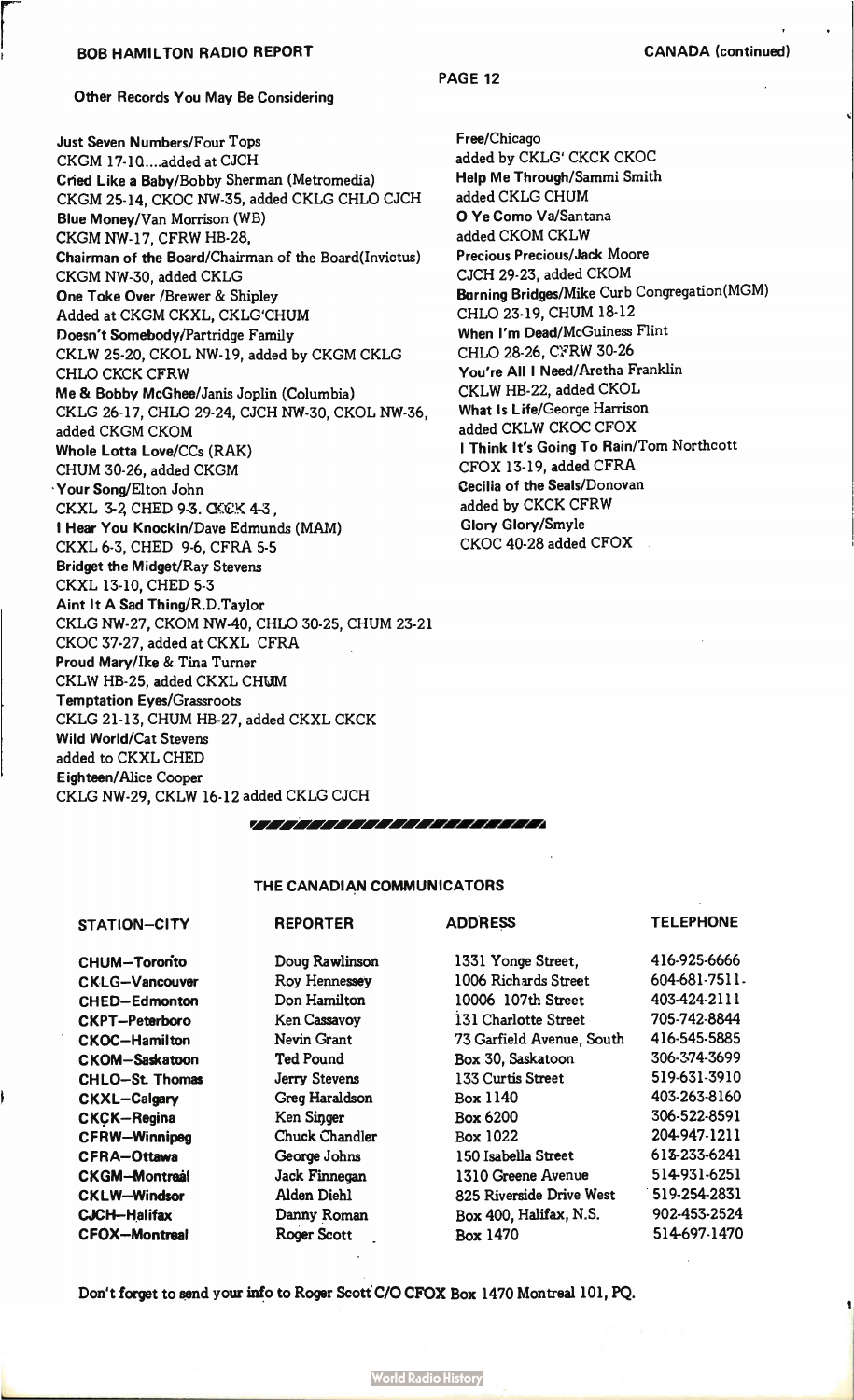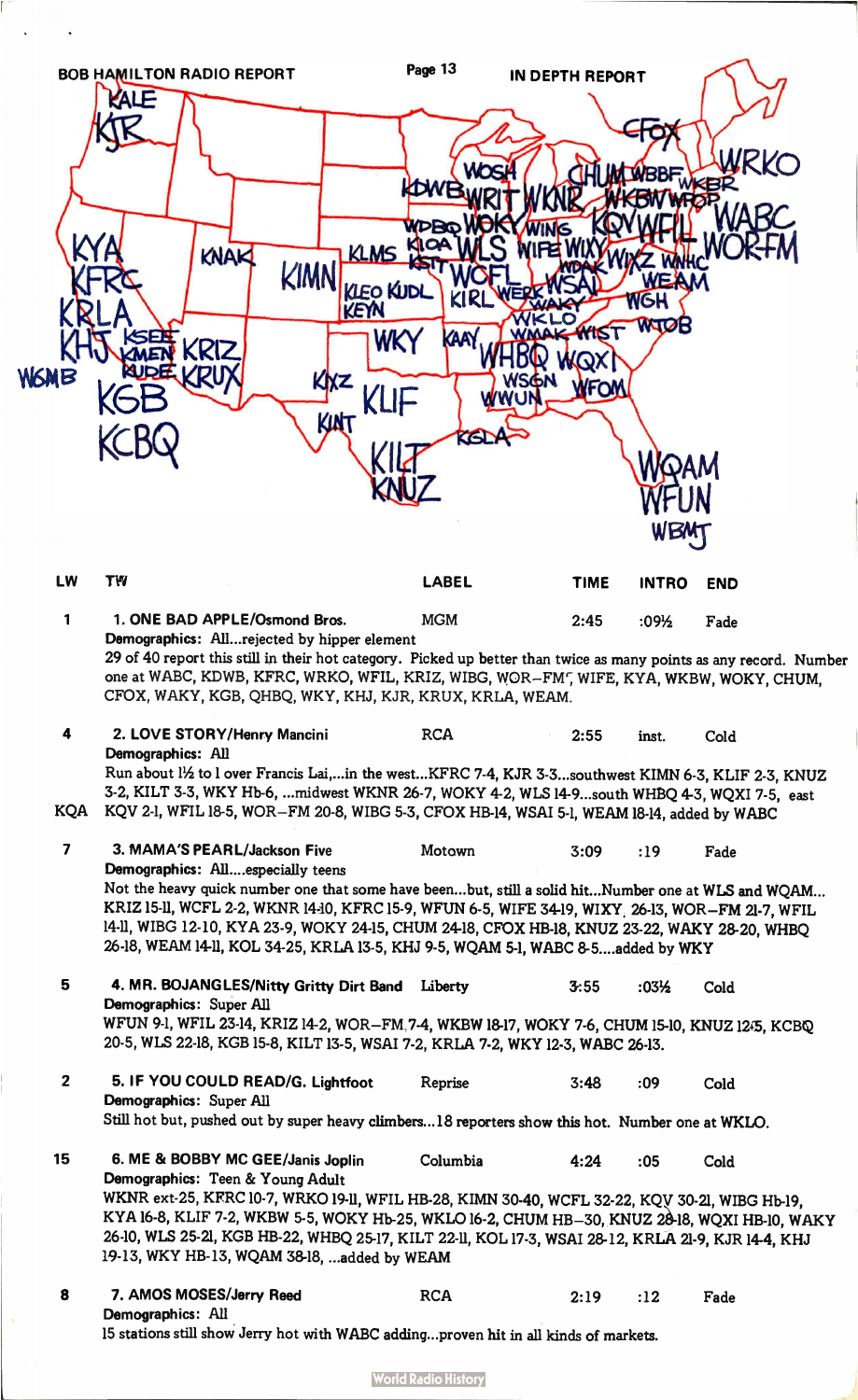|                      | <b>BOB HAMILTON RADIO REPORT</b>                                                                                                                                                                                                                                                                                                                                                                                                                           | Page 14       | <b>IN DEPTH REPORT continued</b> |              |            |
|----------------------|------------------------------------------------------------------------------------------------------------------------------------------------------------------------------------------------------------------------------------------------------------------------------------------------------------------------------------------------------------------------------------------------------------------------------------------------------------|---------------|----------------------------------|--------------|------------|
| <b>LW</b>            | <b>TW</b>                                                                                                                                                                                                                                                                                                                                                                                                                                                  | <b>LABEL</b>  | <b>TIME</b>                      | <b>INTRO</b> | <b>END</b> |
| $\boldsymbol{9}$     | 8. LOVE STORY/Francis Lai<br>Demographics: All<br>WQAM II-6, KRIZ I3-8, WFUN 2-2, WRKO 23-8, WOR-FM 20-8, WMAK 5-5, WIXY 1-1, WIFE 38-27, KYA 9-4,<br>CHUM II-6, KGB HB-29, KRLA 15-10, KHJ 16-8, WKY HB-6,  no new adds.                                                                                                                                                                                                                                  | Paramount     | 3:05                             | :00          | Cold       |
| 13                   | 9. SHE'S A LADY/Tom Jones<br>Demographics: Heavy Young Adult & Adult<br>Super hot! KQV 19-10, KRLA 23-15, KJR 26-15, KHJ 23-12, KDWB 19-11, KLIF 33-19, WOKY Hb-26, CHUM 25-15,<br>KNUZ 15-4, WLS 18-12, WHBQ 5-4, KILT 8-4, WEAM 20-15, KOL 14-5, WSAI 23-9, KIMN 23-14added by<br>WFIL, WIBG, KYA, KCBQ, (heavy requests)                                                                                                                                | Parrott       | 2:52                             | :08          | Fade       |
| 14                   | 10. HAVE YOU EVER SEEN/CC Revival<br>Demographics: All<br>Album sales have hurt someKOL 26-18, KDWB 24-14, WCFL 16-10, WFIL 26, WIBG 28-24, KYA 13-6, KLIF<br>23-14, WKBW 20-10, WOKY 14-12, WKLO 8-7, CHUM HB-22, WEAM 15-6, KNUZ 17-13, WQXI 6-2, WLS 9-5,<br>KGB HB-28, KILT 19-14, KRUX 16-7, KHJ 20-10, KQV 27-17added by WHBQ                                                                                                                        | Fantasy       | 2:29                             | :12½         | Cold       |
| $\boldsymbol{\cdot}$ | 11. SWEET MARY/Wadsworth Mansion<br>Demographics: All<br>Still hot at 13 of 40 reporting stationsadded by WABC                                                                                                                                                                                                                                                                                                                                             | <b>Sussex</b> | 3:01                             | :00          | Fade       |
| 6                    | 12. WATCHING SCOTTY/Bobby Goldsboro<br>Demographics: All<br>15 of 40 reporters show this hot top numbers include WHBQ 3-2, KRIZ 7-4                                                                                                                                                                                                                                                                                                                        | <b>UA</b>     | 2:38                             | :11          | Cold       |
|                      | 13. PROUD MARY/Ike & Tina Turner<br>Demographics: Super Young Adult<br>The week's big jumperKHJ 22-15, WQAM 51-25, KIMN 33, WCFL 14-9, KILT 24, KGB 26-12, WSAI 11-8, KFRC<br>22-16, WRKO 24-13, WFIL HB-30, WOR-FM HB-27, KQV 23-20, WIXY 17-8, WIBG 23, KYA 14, KLIF 25-15,<br>WOKY HB-27, WKLO 19-3, KNUZ 24-11, QQXI HB-9, KCBQ 21-16, WLS 24-13added by CHUM, WHBQ',<br>WEAM, KRUX WKY, WABC                                                          | Liberty       | 3:15                             | :02          | Fade       |
| 18                   | 14. HELP ME MAKE IT/Sammi Smith<br>Demographics: Super All<br>Could be a number one'r. KFRC 29-23, WOR-FM HB-24, where it is top 10 requests. WMAK 14-13, WIBG HB-28<br>KYA 24, WOKY 25-21, WKLO 30-4, KNUZ 1-1, WAKY 12-5, WHBQ 13-6, KILT 1-1, KOL 39, KRUX HB-22, KJR<br>45-38, added by WRKO, WFIL, WIXY, CHUM, KCBQ, WLS, and WQAM                                                                                                                    | <b>MGM</b>    | 2:32                             | :10          | Cold       |
| 11                   | 15; AMAZING GRACE/Judy Collins<br>Demographics:<br>WFIL added this weekpretty well run the stringWKNR 27-16, WIXY 33-14, DCBQ 27-19, WKY 6-5, KHJ Hb-28<br>WABC 24-17, KQV 13-8                                                                                                                                                                                                                                                                            | Elektra       | 4:00                             | :00:         | Cold       |
| 21                   | <b>16. TEMPTATION EYES/Grassroots</b><br>Demographics: Teen<br>Record is hard to hear, but is a hit after all is said and done. KOL 10-8, WSAI HB-30, KJR13-10, WIBG 25-21,<br>WIXY 31-21, WRKO 6-2, KFRC 30-24, KYA 24-17, KLIF 14-6, WKBW 7-4, CHUM HB-27, KNUZ 11-9, WAKY<br>10-4, WLS HB-28, WHBQ HB-27, KILT 14-9, WEAM HB-17, added by WFUN, WFIL, WMAK, WOKY, WQAM<br>and WABC.                                                                     | Dunhill       | 2:35                             | :15          | Fade       |
| 10                   | 17. ROSE GARDEN/Lynne Anderson<br>Demographics: All<br>Still hanging on in Buffalo, Montreal, San Diego, Oklahoma City and New York.                                                                                                                                                                                                                                                                                                                       | Columbia      | 2:52                             | :05          | Fade       |
|                      | 18. FOR ALL WE KNOW/Carpenters<br>Demographics: All<br>Scored high this week. KIMN 19-9, KRIZ 36-18, WCFL 29-19, KQV 24-15, WFUN HB-36, WRKO 27-17, WFIL<br>29-15, WOR-FM, HB-18, WMAK 37-24, WIBG 15-8, KYA 22, KLIF 29-16, WKBW 16-16, WOKY 28-24, WKLO<br>ext-22, KNUZ 29-23, WQXI HB-II, WAKY HB-26, KCBQ HB-15, WLS 26-20, KGB 14-10, WHBQ HB-26, WEAM<br>KOL 35-12, WSAI HB-19, KRUX 27-24, KJR 27-26, KHJ 24-18, WABC 45-18, added by KFRC and CHUM | A&M           | 2128                             | :14          | Cold       |

 $\ddot{\phantom{0}}$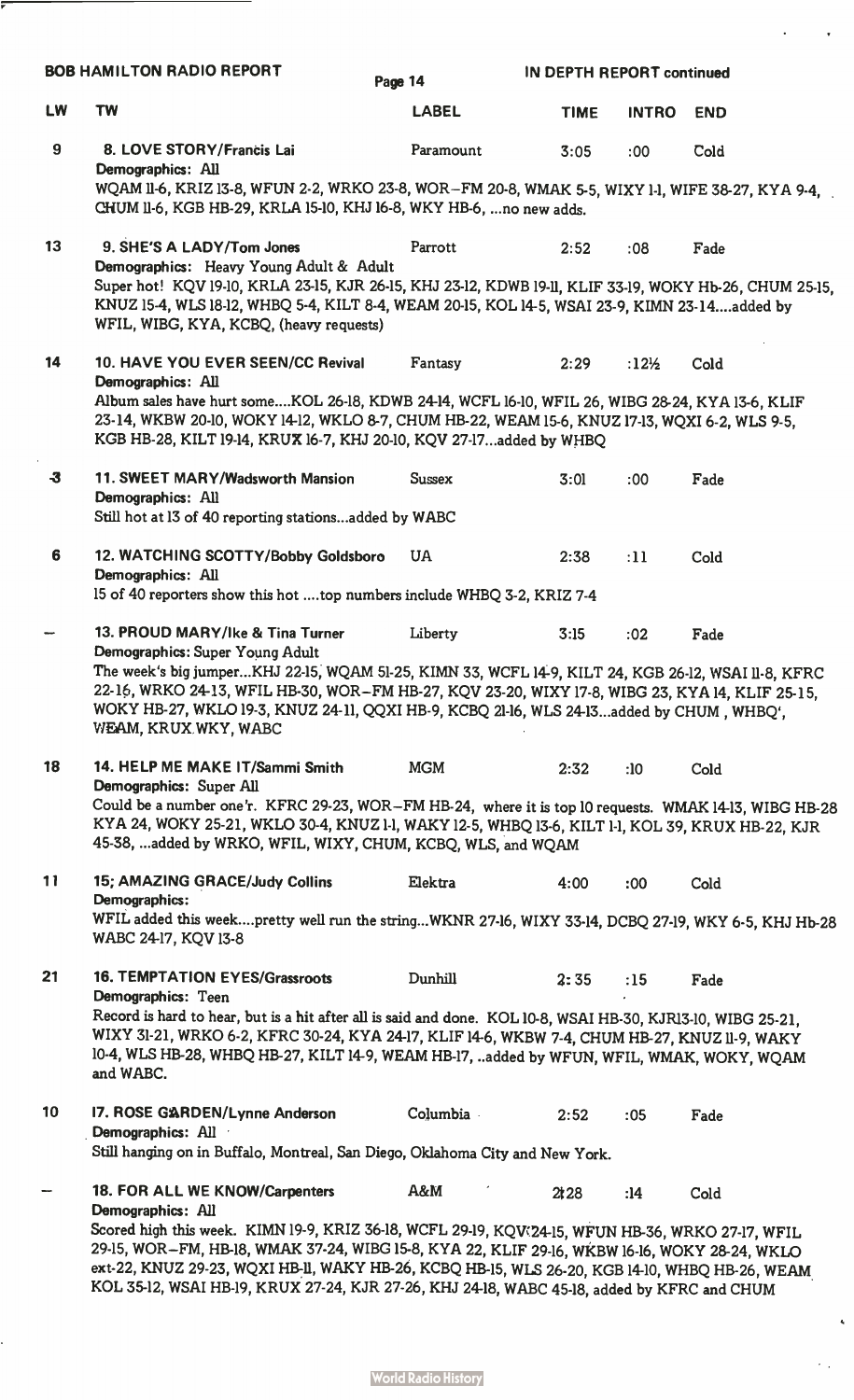| <b>BOB HAMILTON RADIO REPORT</b> |                                     | Page 15      | IN DEPTH REPORT continued |              |            |  |
|----------------------------------|-------------------------------------|--------------|---------------------------|--------------|------------|--|
| LW                               | TW                                  | <b>LABEL</b> | <b>TIME</b>               | <b>INTRO</b> | <b>END</b> |  |
|                                  | 19. JUST MY IMAGINATION/Temptations | Gordy        | 3:39                      | :13          | Fade       |  |
|                                  | Demographics: Teen and Young Adult  |              |                           |              |            |  |

No question...hit record...KQV 8-5, KIMN 34, KRIZ 44-30, WCFL 31-20, WKNR 3-2, KFRC HB-27, WRKO 29-23 super requests there...WFIL HB-23, WOR-FM HB-19, WIBG 30, KYA 19 (good sales), WKLO ext-23, CHUM HB-29, KNUZ 36-33, WQXI HB-12, WAKY HB-27, WEAM 23-12, KOL 40, KHJ HB-26, WQAM 56-34.... added by WMAK, WOKY, WHBQ, WKY, WLS.

# i r/A Ir/A :MI IA

### THE COMMUNICATORS

STATION-CITY KSJO-San Jose KMDE- Sacramento WKGN-Knoxville KCPX- Salt Lake City KNAK-Salt Lake WWUN-Jackson WFOM-Marrietta KNOE- Monroe WERK-Muncie KYSN-Colorado Springs WDBQ-Dubuque WTOB-Winston-Salem KAAY-Little Rock WBBF-Rochester WDAK-Columbus KLEO-Wichita KUDL-Kansas City WKBR-Manchester WNRR-Appleton, Wisc. WING-Dayton KSTT-Davenport KLMS- Lincoln WBMJ-San Juan KIXZ-Amarillo WNHC-New Haven WTMA-Charleston KFYR-Bismarck KUDE- Oceanside, Calif. KEYN-Wichita

REPORTER Rick Carroll John Harker Chris Stone Johnny Mitchell Mel Remmis Don Smith Red Jones Don Anthony Gil Hole Gary Whitman Paul Hemmer Buddy Latham Jonnie King Tim Griffin Alan Boyd Ron Huntsman Ron O'Brian Eddie B. Baker Terry Tompson Jerry Kaye Barry james/Bobby Rich Fred James Stan Barrett Bobby Brooke Willy Mitchell John Trenton Dan Brannan Dave DAniels J.Robt.Dark

HOTTEST RECORD Janis Joplin Janis Joplin Just My Imagination Osmond Bros. Groove Me Janis Joplin **Carpenters** One Bad Apple Mama's Pearl Mr. Bojangles Creedence Clearwater Tom Jones Love Story-A. Williams D.O.A. Janis Joplin Shades of Grey Proud Mary Sammi Smith Gordon Lightfoot Gladys Knight Watching Scotty Osmond Bros. Mama's Pearl **Carpenters** Partridge Family Amazing Grace Burning Bridges Partridge Family Proud Mary

Cat Stevens Let's Go Together You're All I Need Nature's Way What Is Life Aretha Franklin Aretha Franklin Fifth Dimension Bobby Sherman Wild World Chick-a-boom Brewer & Shipley Free **Temptations** What Is Life Chicago Wild World Donovon Arkade **Carpenters** Tin Tin Hydra 15,000 For All We Know Blue Money What Is Life? Cherish What Is Dear To You Tulsa What Is Life No Love At All

BEST NEW RECORD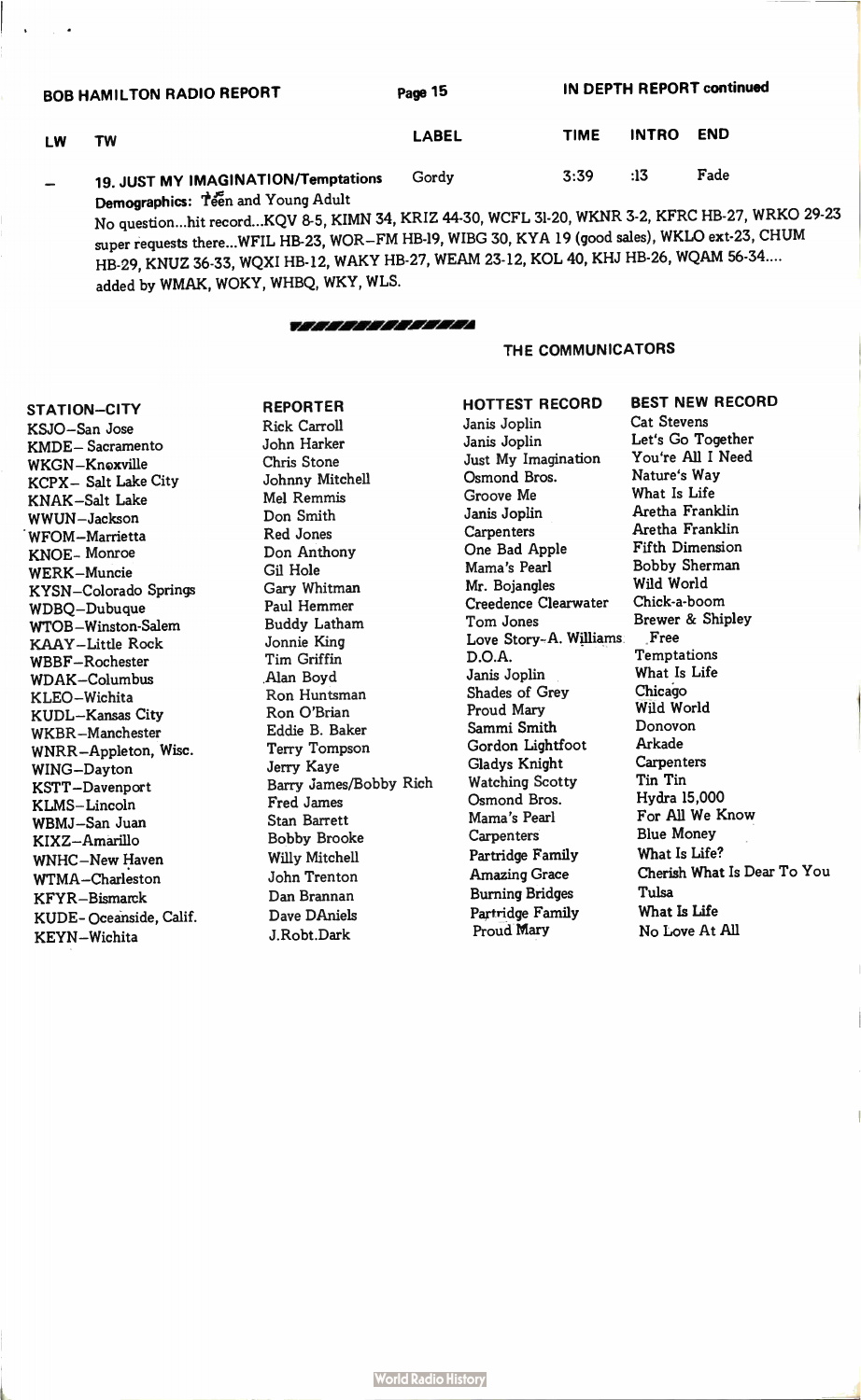1. JANIS JOPLIN-Pearl (Columbia) MOVER OVER, CRY BABY, GET IT WHILE YOU CAN, Heavy on MERCEDEZ BENZ

2. ELTON JOHN—Tumbleweed Connection (Uni) 'COUNTRY COMFORT.......LOVE SONG.....BURN DOWN THE MISSION

3. CHICAGO—Chicago III(Columbia) FREE is single, also LOW DOWN, FLIGHT 622, and LONELINESS IS JUST A WORD

4. SANTANA/Abraxas (Columbia) 0 YE COMO VA is new single

5. LOVE STORY SOUNDTRACK (Paramount)

6. CREEDENCE CLEARWATER REVIVAL—Pendulum (Fantasy) MOLINA getting heavy play ..... also HEY TONIGHT

7. BARBRA STREISAND—Stoney End (Columbia)

8. GORDON LIGHTFOOT—Sitdown (Reprise) Several cuts.....SIT DOWN YOUNG STRANGER.....MINSTREL OF THE DAWN

9. GRAND FUNK (Capitol)

10. GEORGE HARRISON—All Things Must Pass (Apple)

11. PARTRIDGE FAMILY—Partridge Family Album (Bell)

12. ELTON JOHN—Elton John (Uni)

13. JOHN LENNON—(Apple)

14. SLY STONE—Greatest Hits (Epic)

15. STEVE STILLS—Stephen Stills (Atlantic)

16. ELVIS PRESLEY—Elvis Country (RCA) FUNNY HOW TIME SLIPS AWAY

17. SUPERSTAR (Decca) Play on SUPERSTAR ...... I DON'T KNOW HOW

18. LED ZEPPLIN—Zepplin III (Atlantic)

19. MOUNTAIN—Nantucket Sleigh Ride (Windfall) THE ANIMAL TRAINER and the TOAD

20. NEIL YOUNG—After the Gold Rush (Reprise) AFTER THE GOLD RUSH picking up.

111 I II I I WI ICl/ rÀ YAM

# MISCELLANEOUS ALBUM INFO

New Bread lp should be out this week....Dig the new single from the album called IF.....also last cut on the same side..... the name of which I think is HE'S A GOOD LAD .......Side two, cut one ...........also cut four .......album is generally up to their usual good standards ........SHOW OF HANDS album also on the same label .......Particularly Moondance...... WHEN THERE'S NO YOU.....new single from the Englebert Humperdinck album......Spencer Davis at the office with the new album....along with Peter Jameson...........IT'S BEEN SO LONG.....and ONE HUNDRED YEARS AGO....... also JAYS TUNE ......KLIF on the Osmond Brothers album ....which is beginning to sell ......cuts .....FLIRTIN', MOTOWN  $BPECIAL .....$ : THINK ....................Jim Tabor also on ROCKET MAN from Pearls Before Swine album ..........CHANGES from the Glass Harp album on at WIXY.........DID YOU GO DOWNTOWN.....and BROWNSVILLE MOCKINGBIRD off the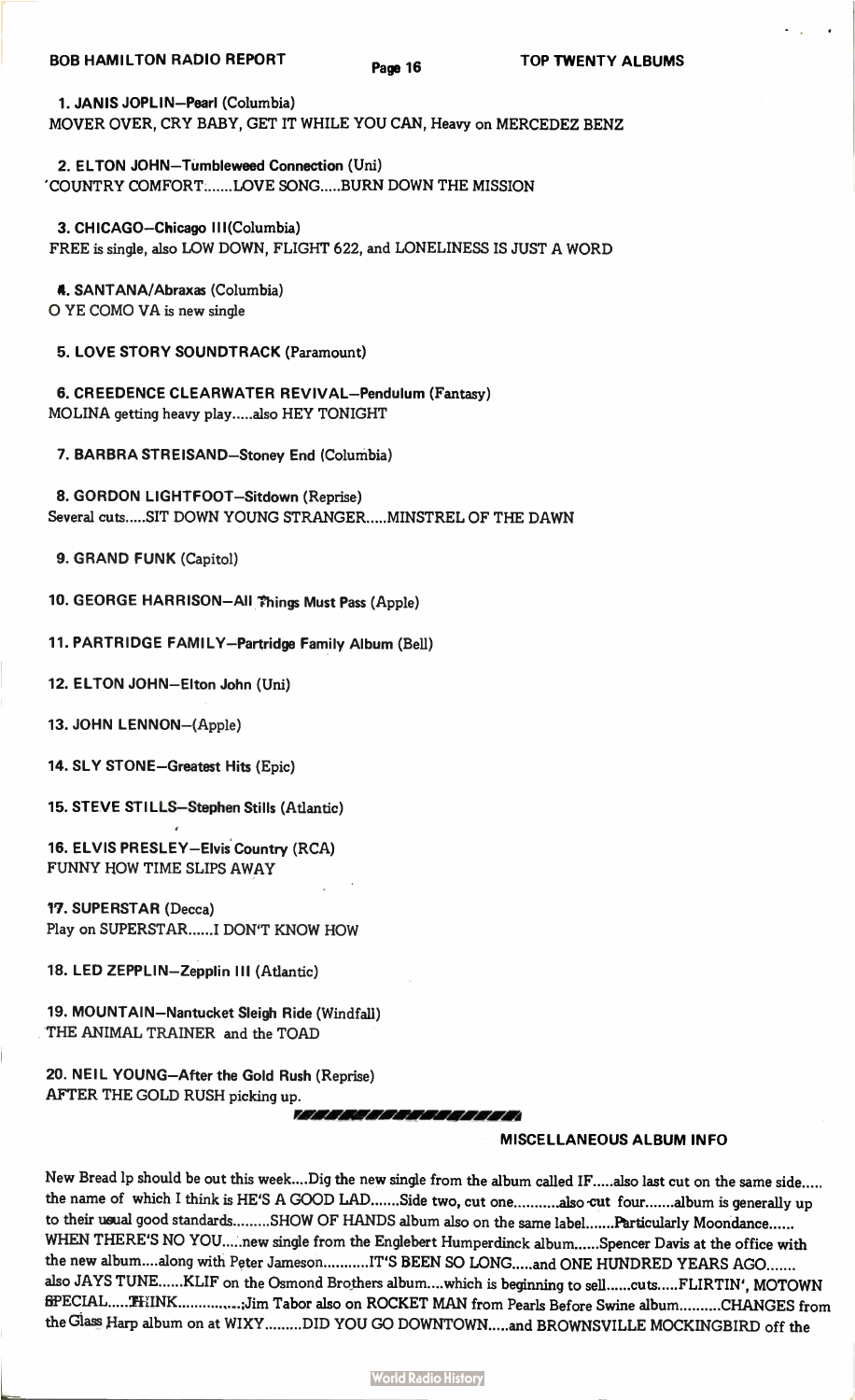$\mathbf{A}$ 

the Joy of Cooking album at KYA

Tony Jo White album getting play at KNUZ...........THINK ABOUT YOUR TROUBLES off the Nillson album........at WEAM ......also IRON MAN by Black Sabbath added there ................they also have picked up I DON'T KNOW WHERE I STAND from the Streisand album

'Bill Young of KILT very heavy on SALISBURY by Uriah Heep

MOTHER NATURE from Sugarloaf album on at KRIZ

One important cut to listen to is from the FOOLS album by Kenny Rogers.......cut on there called SOMEONE WHO CARES................EASY STREET off the Crow album......on at KSTT'.......good reaction..... LUCKY MAN by Emerson Lake and Plamer new single

New David Crosby album is a gas......Album titled IF I COULD ONLY REMEMBER MY NAME......cuts........... MUSIC IS LOVE.......LAUGHING........WHAT ARE THEIR NAMES..........TRACTION IN THE RAIN.......and TAMALPAIS HIGH

#### I I Irà r. I VI I/I A' I' IA

# BEST OF THE REST OF THE NEW RECORDS

DON'T CHANGE ON ME/Ray Charles(ABC Tangerine)..........Eddie Reeves is to my way of thinking one of the most overlooked songwriters in the business.....Charles does a great reading ........totally believe in this as a hit.

ANOTHER DAY/Paul McCartney .......Linda helps out on this single to be released probably sometime this week .....flip is OH WOMAN OH WHY WHY WHY.

LUCKY MAN/Emerson Lake & Palmer (Atlantic).....Good hook....."ooh what a luck man he was".....reaction from the cut as an album.....should be considered.

GET ON THE RIGHT ROAD/Gary Wright (A&M).....Heavy lyrics.....great instrumentation....a part of the fantastic product this week!

WATCHING CAN WASTE UP THE TIME/Crow (Amaret)......Certainly different for this group....very contemporary.

SKYSCRAPER COMMANDO/Elephant's Memory (Metromedia).....Incredible group....jsound is a little heavy......but, could just be a smash.

NOBODY KNOWS/Kim & Dave.....From a new movie to be released soon....reaction has been positive to this particular song.....worth checking out.

GRAB ON/Crabby Appleton (Elektra).....Heavy infectious beat.

PASS ME BY-Hello People (Metromedia).....Record makes me want to get back into radio, just so I can play it. You'll, probably enjoy listening to it.....whether you play it or not.

ELECTRONIC MAGNITISM/Solomon Burke (MGM)......Chills.....fantastic......WKNR added this week.

### P.;i Ir. wi •

# MISCELLANEOUS RECORD INFO

Fleetwood Mac a sell out in Seattle Tony Bennett doing a great show in Miami at the Playboy Playboy Plaza Three Dog Night drawing over 7 thousand in Lincoln, Nebraska Animal Trainer and the Toad .........getting such good response ......gotta be a single ......... Chirpy Chirpy Cheep Cheep added at WOKY Electronic Magnitism by Solomon Burke going on at WKNR Gettin In Over My Head by Badge added at KDWB MAN FROM NAZERETH .......added at KLIF ......... Share Your Love by the Pin Ko6shuns ......number 7 at WKBW......... SIT YOURSELF DOWN by Steve Stills added at WLS ...... the rumor is that that will be a single

CORNELIUS BROTHERS single getting good play.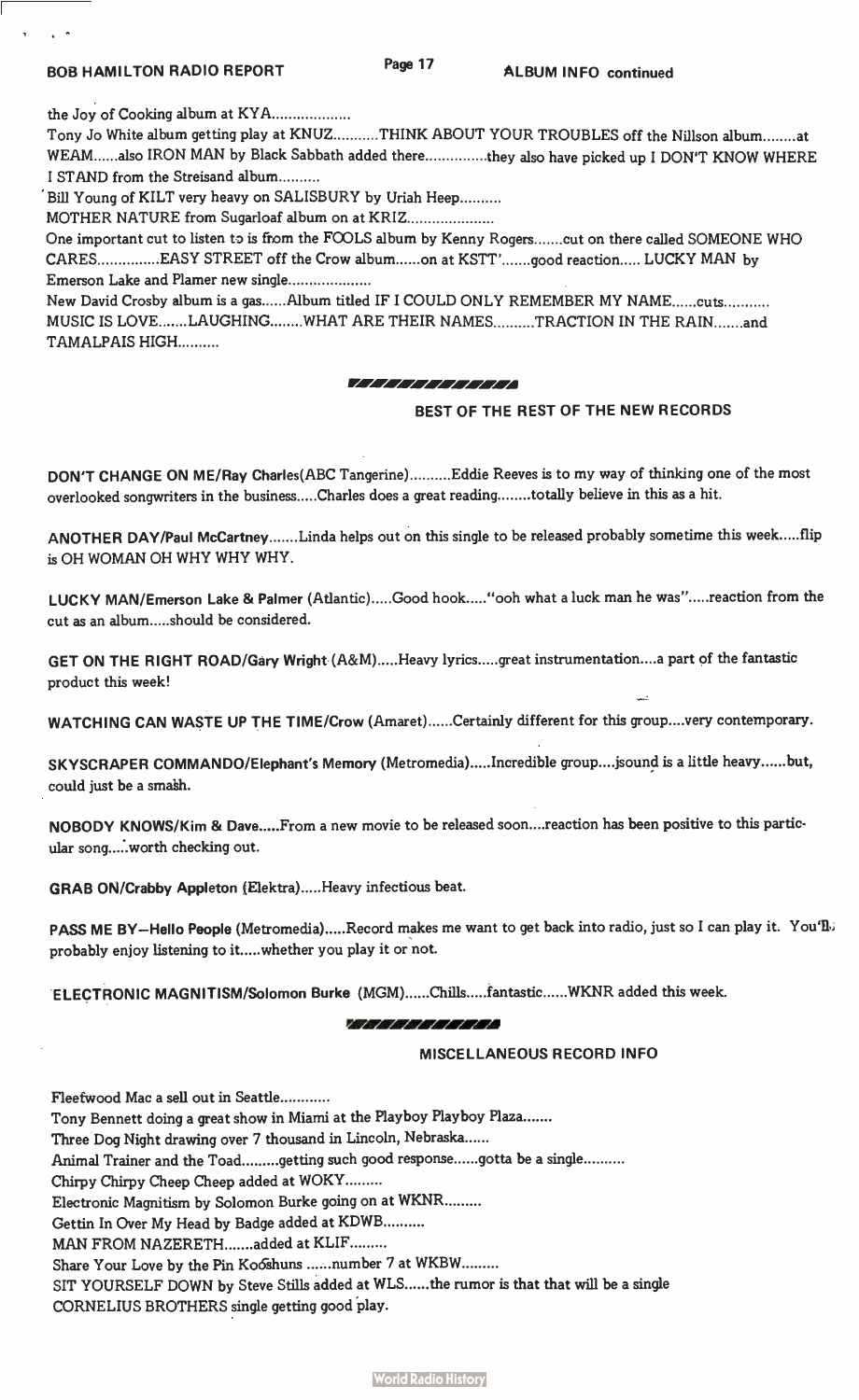| <b>BOB HAMILTON RADIO REPORT</b><br>Page 18                                                                                                        | OTHER RECORDS YOU MAY BE CONSIDERING |             |                                 |            |  |
|----------------------------------------------------------------------------------------------------------------------------------------------------|--------------------------------------|-------------|---------------------------------|------------|--|
|                                                                                                                                                    | <b>LABEL</b>                         | <b>TIME</b> | <b>INTRO</b>                    | <b>END</b> |  |
| <b>ANGEL BABY/Dusk</b><br>WCFL started itwent HB to 29 at WRKO and was added by KFRC.                                                              | Bell                                 | 2:53        | :01                             | Fade       |  |
| AIN'T IT A SAD THING/R.D. Taylor<br>Only these stations reported. CHUM 23-21, KGB HB-30, dropped at WSAIadded by KDWB                              | Rare Earth                           | 2:28        | $:$ $\mathbf{ll}$               | Fade       |  |
| <b>ANYTIME SUNSHINE/Crazy Paving</b><br>KRLA and KHJ on thisno reaction as yet.                                                                    | Kapp                                 | 3:10        | :14 <sup><math>1/4</math></sup> | Fade       |  |
| <b>BLUE MONEY/Van Morrison</b><br>KIMN 48, WCFL 28-17, WIFE 42-26, KNUZ 33-19, WLS HB-29, WHBQ HB-29, KILT 27-22, KHJ 25-19                        | W.B.                                 | 3:20        | $:03\frac{1}{2}$                | Fade       |  |
| <b>BRIDGET THE MIDGET/Ray Stevens</b><br>KRUX 25-22, number 2 request record at KYA where it went from 20-18reported slow at KRUX                  | Epic                                 | 3:37        | :09                             | Fade       |  |
| <b>COUNTRY ROAD/James Taylor</b><br>WIXY 27-20, WIFE 39-24, WIBG 30-25, KLIF 19-12, WLS HB-27, WCFL 21-15added by WOR-FM, WQXI, WEAM,<br>KRUX, WKY | <b>W.B.</b>                          | 3:30        | :14                             | Cold       |  |
| CHAIRMAN OF THE BOARD/Ch. of the Board<br>WQXI Hb-15, KILT 39, KQV HB-29, added by KNUZ'                                                           | Invictus                             | 2:57        | $:09\frac{1}{2}$                | Fade       |  |
| <b>CHERISH WHAT IS DEAR/Freda Payne</b><br>Sounds like a hitonly 3 markets reporting it this weekWIBG 29-27, WHBQ 30-25, added by WIFE             | Invictus                             | 2:40        | : 29                            | Fade       |  |
| <b>CHICK A BOOM/Daddy Dewdrops</b><br>Interesting soundadded by WFUN, WSAI and WCFL.                                                               | Sunflower                            | 2:40        | $:3\frac{1}{2}$                 | Fade       |  |
| D.O. A. /Bloodrock<br>Incredible results wherever playedNumber one requests at KCBQNumber one record second week at WMAK<br>KDWB 15-2, KRIZ 49-25. | Capitol                              | 4:15        | :14 <sup><math>/2</math></sup>  | Fade       |  |
| DON'T LET THE GREEN GRASS / Wilson Pickett<br>WKNR HB-19, KFRC 18-13, WRKO 28-24, WHBQ 21-16, WEAM 7-3, KHJ HB-29, WABC 20-9                       | Atlantic                             | 2:46        | :12 <sup>1</sup> / <sub>2</sub> | Fade       |  |
| <b>EIGHTEEN/Alice Cooper</b><br>WIXY 37-10, KOL 31-17, KQV nw-28, added by WLSgood results where played so far                                     | <b>W.B.</b>                          | 3:00        | :42                             | Cold       |  |
| FRESH AS A DAISY/E. Rhodes<br>WHBQ 27-23 and WQAM 55-37                                                                                            | Dunhill                              | 2:46        | :16                             | Fade       |  |
| GIVE IT TO ME/The Mob<br>WIBG, WKLO, WQXI, KRLA all added                                                                                          | Collosus                             | 2:48        | $:02\frac{1}{2}$                | Fade       |  |
| HANG ONTO YOUR LIFE/Guess Who<br>WAKY 19-8, WLS 23-15, WSAI 20-16, WCFL 13-4, KQV NW-22added by WIXY, WIFE, and WKBW                               | <b>RCA</b>                           | 3:20        | :20                             | Fade       |  |
| <b>I DON'T KNOW HOW/Kimberlys</b><br>Picking upWMAK 13-9 and KINB 29-21                                                                            | Happy Tiger                          |             | :14                             | Fade       |  |
| JODY'S GOT YOUR GIRL/Johnnie Taylor<br>WQXI 4-1, WAKY HB-29, WSAI 13-10added by KQV                                                                | <b>Stax</b>                          | 3:25        | :02                             | Fade       |  |
| <b>JUST SEVEN NUMBERS/4 Tops</b><br>Only reports are WEAM 12-7, and WSAI HB-27                                                                     | Motown                               | 2:51        | :05                             | Fade       |  |
| LET YOUR LOVE GO/Bread<br>WKBW II-8, KNUZ 25-24, WSAI HB-28, slow at WIBGnew single being released                                                 | Elektra                              | 2:25        | :08                             | Fade       |  |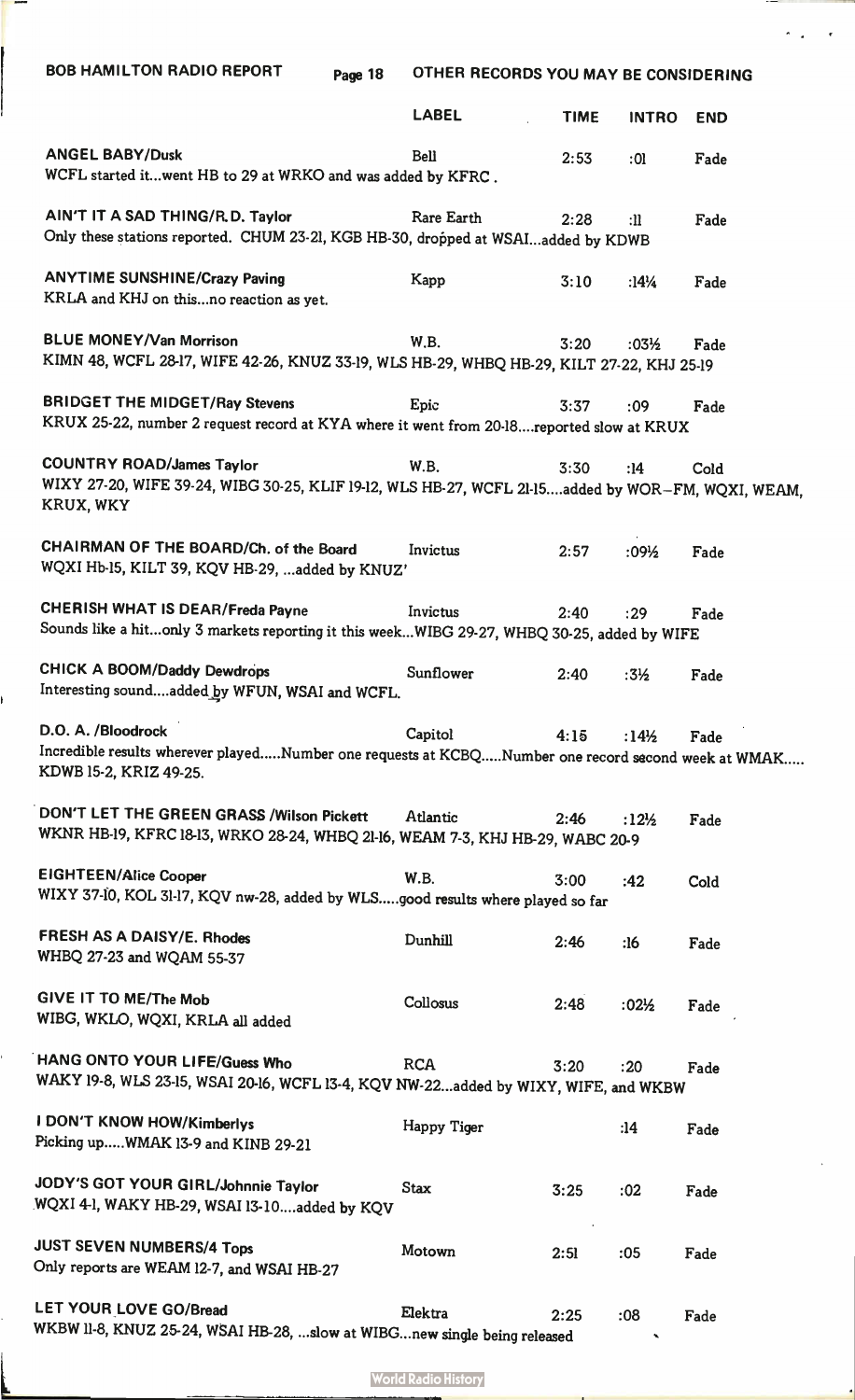$\sigma = \sqrt{8}$ 

|                                                                                                                                                                                | <b>LABEL</b>        | <b>TIME</b> | <b>INTRO</b>     | <b>END</b> |
|--------------------------------------------------------------------------------------------------------------------------------------------------------------------------------|---------------------|-------------|------------------|------------|
| <b>LONELY TEARDROPS/Brian Hyland</b><br>WIXY 38-31, KILT 38, added by KYA and KNUZ                                                                                             | Uni                 | 2:55        | :10              | Fade       |
| LOVE, LINES/5th Dimension<br>Great soundKLIF, WOKY, WLS, KILT, KRLA, KJR                                                                                                       | <b>Bell</b>         | 3:14        | :13              | Fade       |
| L. A. GOODBYE/Ides of March<br>Added by WLS and WCFL                                                                                                                           | <b>W.B.</b>         | 2:49        | :12              | Fade       |
| <b>MORNING OF OUR LIVES/Arkade</b><br>Went from 28-18, and WSAI 22-7dropped at KLIFadded by WKLO                                                                               | Dunhill             | 2:37        | :19              | Fade       |
| MY HEART IS YOURS/Wilbert Harrison<br>George Wilson brought this one back upWOKY HB-28                                                                                         |                     |             |                  |            |
| <b>MAKE ME HAPPY/Bobby Bloom</b><br>Only one report but, a sure enough hit hereWHBQ II-8                                                                                       | <b>MGM</b>          | 2:58        | :16              | Fade       |
| 1900 YESTERDAY/Liz Damon<br>Looks stronger today than everWFIL 21-19, WIXY 32-22, WIFE 6-2, slow at WOKYWEAM 9-5                                                               | <b>White Whale</b>  | 2:40        | :05              | Fade       |
| NOTHING RHYMED/Gilbert O'Sullivan<br>Tempted to put this on "will be" but, guess we should waitWHBQ HB-28added by WIXY                                                         | <b>MAM</b>          | 3:21        | :12              | Cold       |
| PRECIOUS PRECIOUS/Jackie Moore<br>This record is a heavy in black areasWFIL 22-18, KYA 23, WEAM HB-23, KHJ 28-25, KIMN 36-28, added by KNUZ<br>and WABC                        | Atlantic            | 3:25        | :14              | Fade       |
| DO THE PUSH AND PULL/Rufus Thomas<br>Went from 21 to 18 at WIBG and 7 to 6 at KQV.                                                                                             | <b>Stax</b>         | 3:14        | :                | Fade       |
| PENCIL MARKS/Herschell Bernardi<br>WIXY and KQV both addedpick to 34 at KNUZ                                                                                                   | Columbia            | 2:43        | :00              | Fade       |
| <b>PUT YOUR HAND/Ocean</b><br>Hit in Canada being release here 10-7 CHUM' and LFOX 17-13                                                                                       | KamaSutra           | 2:53        | :13              | Fade       |
| <b>SOMEBODY'S WATCHING/Little Sister</b><br>Reports on this are contradictory from market to marketthis week KFRC 23-18, WKBW HB-20, KRLA 18-8<br>KHJ 13-9, WKY HB-20, KQV 6-4 | <b>Stone Flower</b> | 2:46        | :01              | Fade       |
| <b>TULSA/Billy Joe Royal</b><br>WKLO 18-16, WAKY 30-25, WSAI HB-22                                                                                                             | Columbia            | 3:36        | : 01             | Fade       |
| <b>TONGUE IN CHEEK/Sugarloaf</b><br>Added by WLS and KILT                                                                                                                      |                     | 3:37        | $:12\frac{1}{2}$ | Cold.      |
| <b>WHOLE LOTTA LOVE/CCS</b><br>CHUM 30-26, WHBQ 29-24, KRIZ 19-12, added by KDWB                                                                                               | Rak                 | 3:30        | inst.            | Rade       |
| <b>WHAT'S GOIN' ON/Marvin Gaye</b><br>Went 40 first week at KILTdoing well at WKNRadded by WOR-FM, KYA and WAKY                                                                | Tamla               | 3:40        | :09½             | Fade       |
| <b>WOODSTOCK/Mathew's Southern Comfort</b><br>Three stationsCFOX 16-8, KOL 37-14, KJR 46-40                                                                                    | Decca               |             |                  |            |
| WHO DO YOU LOVE/Tom Rush<br><b>WEAM HB-19</b>                                                                                                                                  | Elektra             |             |                  |            |

 $\hat{\mathcal{A}}$ 

**World Radio History** 

 $\frac{1}{\sqrt{2}}\sum_{i=1}^{n}$ 

 $\mathcal{A}$